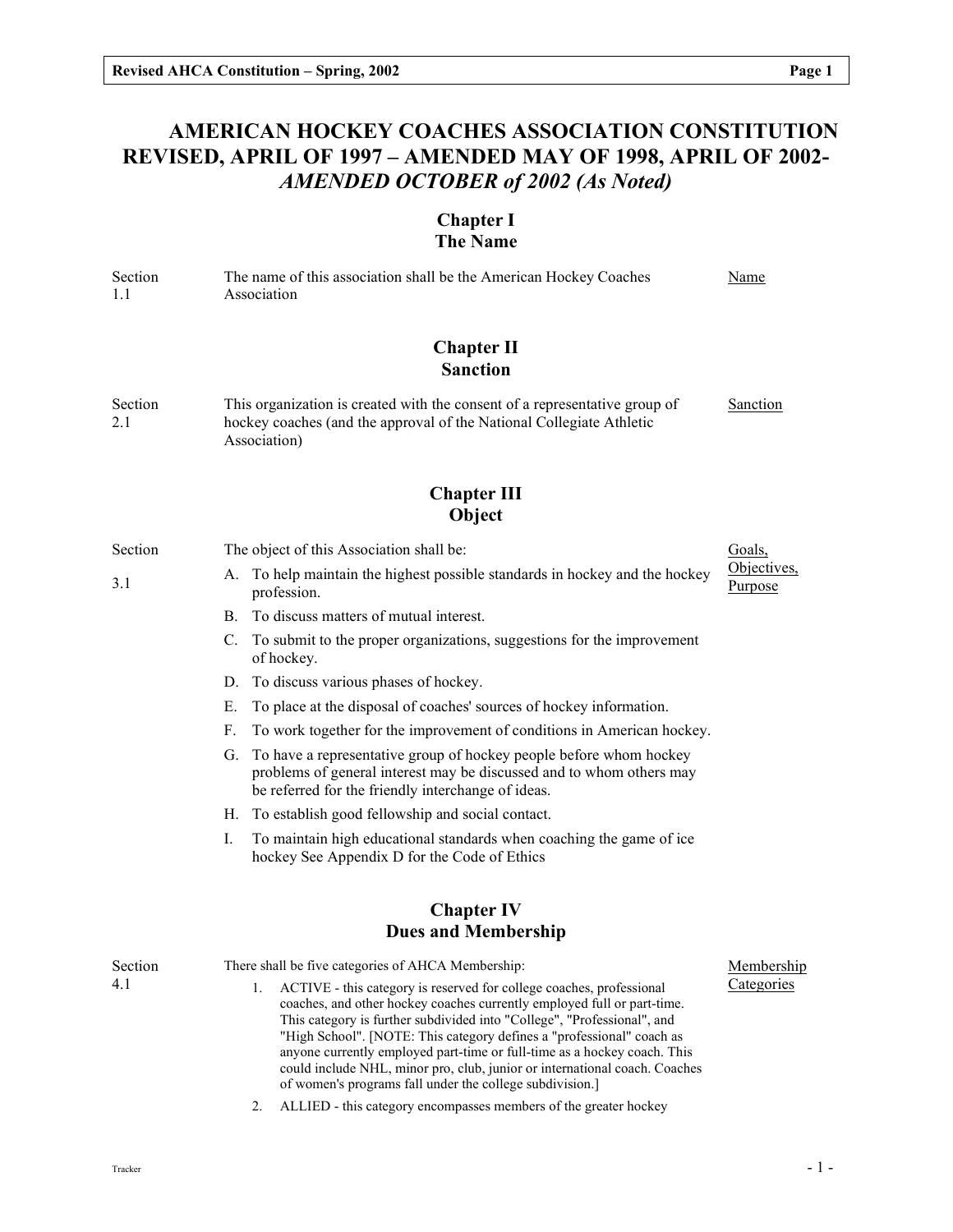|     | community at-large, not specifically employed as hockey coaches. This<br>category includes, but is not limited to, administrators, sales representatives,<br>convention exhibitors, on-ice officials, trainers, rink managers, journalists,<br>or former active members. |                                    |
|-----|--------------------------------------------------------------------------------------------------------------------------------------------------------------------------------------------------------------------------------------------------------------------------|------------------------------------|
|     | AMATEUR - this category is reserved for, but not limited to, youth hockey<br>3.<br>coaches, officials, and support staff. Adult players, coaches, and league<br>officials are eligible for this category.                                                                |                                    |
|     | HONORARY - this category is reserved for individuals who have made<br>4.<br>unique contributions to the game of hockey. The Executive Committee of<br>the AHCA awards the Honorary Membership.                                                                           |                                    |
|     | VOLUNTEER - this category is reserved for volunteer coaches currently at<br>5.<br>dues-paying colleges.                                                                                                                                                                  |                                    |
|     | In the case of disputes, the Executive Committee of the AHCA has the<br>authority to designate the category for individual members.                                                                                                                                      |                                    |
| 4.2 | The following are voting privileges for the various categories:                                                                                                                                                                                                          | Voting                             |
|     | 1. Active Colleges - Coach of the Year, All-American in respective divisions<br>or programs (men-women) only. Right to vote on all AHCA issues.                                                                                                                          | Privileges                         |
|     | A) Active, Others - Right to vote on all AHCA issues that do not involve<br>college hockey.                                                                                                                                                                              |                                    |
|     | 2. Allied - No voting privileges.                                                                                                                                                                                                                                        |                                    |
|     | 3. Amateur - No voting privileges.                                                                                                                                                                                                                                       |                                    |
|     | 4. Honorary - all voting privileges are associated with the college subdivision<br>of the active membership category.                                                                                                                                                    |                                    |
|     | 5. Volunteer $-$ no voting privileges.                                                                                                                                                                                                                                   |                                    |
| 4.3 | In case of disputes in defining categories relative to voting privileges or<br>membership, the Executive Committee of the AHCA has the authority to<br>designate the proper category.                                                                                    | Voting and<br>Category<br>Disputes |
| 4.4 | At the discretion of the AHCA President, the policy of "one vote per college"<br>on appropriate motions brought to the floor at the annual meeting or<br>deliberated by mail shall be followed.                                                                          | Vote<br>Distribution               |
| 4.5 | The dues are structures as follows:                                                                                                                                                                                                                                      | Dues $(4/02)$                      |
|     | A. Active:<br>Division I Men's Staff<br>$-$<br>Division II-III Men's Staff<br>Division I Women's Staff<br>Division II-III Women's Staff<br>$\qquad \qquad -$<br>Non-College Active Member, Active Professional 4/02<br>$\overline{\phantom{0}}$                          |                                    |
|     | Allied<br>В.                                                                                                                                                                                                                                                             |                                    |
|     | Amateur/Youth/High school 4/02<br>$\mathbf{C}$ .                                                                                                                                                                                                                         |                                    |
|     | D. Honorary (No Dues)                                                                                                                                                                                                                                                    |                                    |

E. Volunteer (No Dues)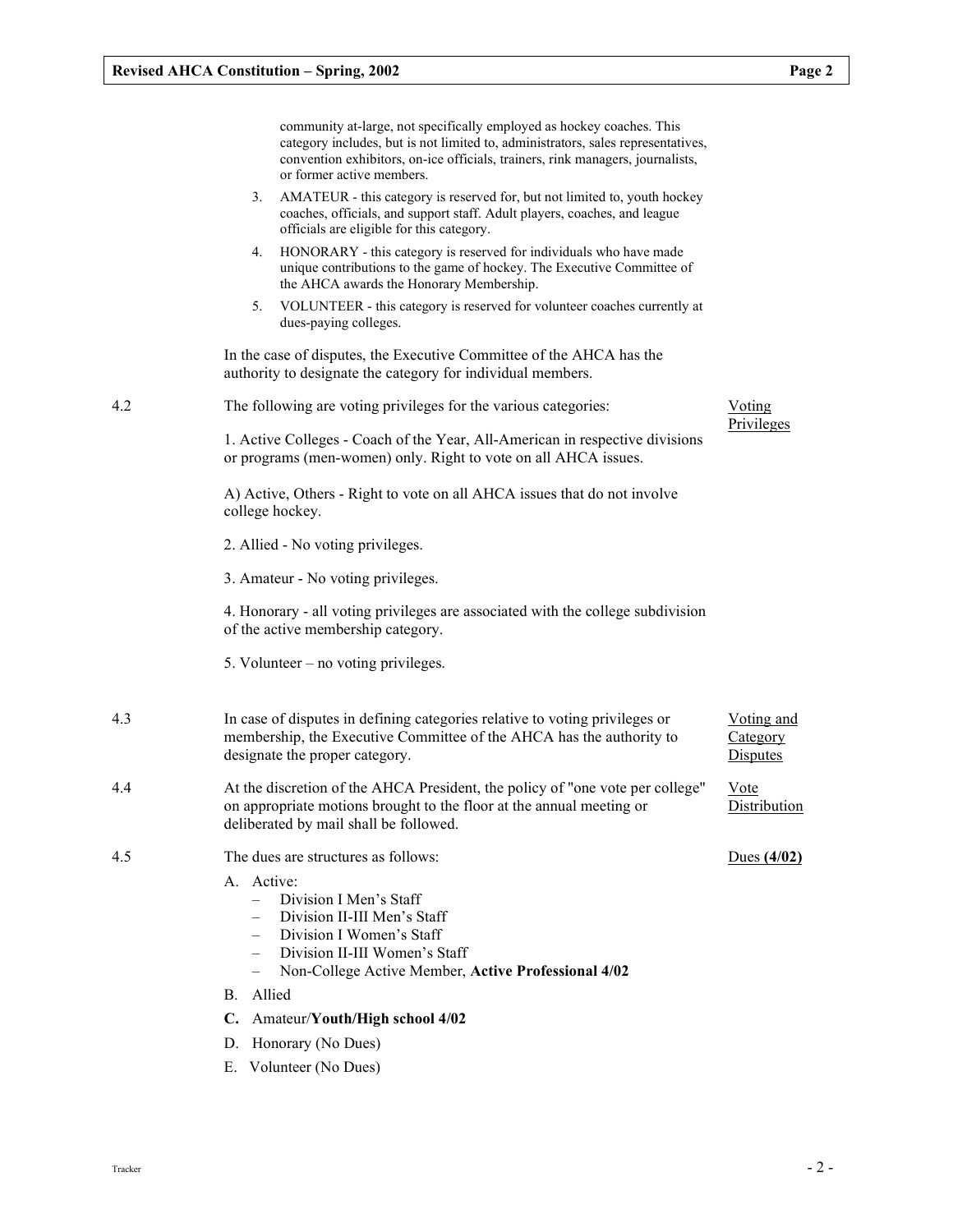| 4.6            | The Board of Governors shall set the amount for dues at the Annual Meeting.<br>For future reference, the increase of the annual dues will be based on the<br>2001-02 dues amount:                                                                                                                                                                                                                                                                                                                                                                                                                                                                                                                                                                                                                                                                                                                                                                            | Amount of<br>Dues $(4/02)$                           |
|----------------|--------------------------------------------------------------------------------------------------------------------------------------------------------------------------------------------------------------------------------------------------------------------------------------------------------------------------------------------------------------------------------------------------------------------------------------------------------------------------------------------------------------------------------------------------------------------------------------------------------------------------------------------------------------------------------------------------------------------------------------------------------------------------------------------------------------------------------------------------------------------------------------------------------------------------------------------------------------|------------------------------------------------------|
|                | See Appendix A for the current due structure. (4/02)                                                                                                                                                                                                                                                                                                                                                                                                                                                                                                                                                                                                                                                                                                                                                                                                                                                                                                         |                                                      |
|                | <b>Chapter V</b><br>Governance                                                                                                                                                                                                                                                                                                                                                                                                                                                                                                                                                                                                                                                                                                                                                                                                                                                                                                                               |                                                      |
| Section<br>5.1 | The governing body of the AHCA shall be known as the Board of Governors.<br>The Board shall consist of officers and governors, and Executive Director,<br>and a Treasurer; and the immediate Past-President (5/98).                                                                                                                                                                                                                                                                                                                                                                                                                                                                                                                                                                                                                                                                                                                                          | Governing<br>Body                                    |
| 5.2            | The officers shall be elected from active or honorary members only. The<br>officers shall consist of President, 1 <sup>st</sup> Vice-President, 2 <sup>nd</sup> Vice-President, and<br>3 <sup>rd</sup> Vice-President. The officers shall serve as the Executive Committee.                                                                                                                                                                                                                                                                                                                                                                                                                                                                                                                                                                                                                                                                                  | Officers                                             |
| 5.2            | The officers shall be elected from active or honorary members only. The                                                                                                                                                                                                                                                                                                                                                                                                                                                                                                                                                                                                                                                                                                                                                                                                                                                                                      | <b>Officers</b>                                      |
|                | officers shall consist of President, 3 Vice-Presidents. The officers shall<br>serve as the Executive Committee. (10/02)                                                                                                                                                                                                                                                                                                                                                                                                                                                                                                                                                                                                                                                                                                                                                                                                                                      | (10/02)                                              |
| 5.3            | The Treasurer may be elected from any membership category. The Secretary-<br>Treasurer shall be considered an officer of the AHCA and has Board voting<br>privileges upon the request of the President. The Secretary-Treasurer will also<br>serve on the Executive Committee.                                                                                                                                                                                                                                                                                                                                                                                                                                                                                                                                                                                                                                                                               | Secretary-<br>Treasurer                              |
| 5.4            | There shall be at least seven (4/02) Governors elected to the Board of<br>Governors. Seven (4/02) shall be elected at-large from the College<br>subdivision of the Active membership category. At least one must be an<br>assistant coach. An eighth (4/02) Governor may be elected from the other<br>subdivisions of the Active membership category. Only when approved by the<br>Executive Committee will the Nominating Committee present an individual<br>for consideration as the eighth $(4/02)$ Governor.                                                                                                                                                                                                                                                                                                                                                                                                                                             | Governors                                            |
| 5.5            | The Board of Governors shall nominate an Executive Director. The nominee<br>must be approved by a majority vote of the membership The nominee shall<br>have experience in an ice hockey administrative position and possess<br>unquestionable organizational skills. The nominee should also have<br>familiarity with issues affecting all hockey coaches eligible for AHCA<br>membership. The candidate should have experience in dealing with hockey<br>media to maximize AHCA visibility. It may also be helpful for the candidate<br>to be comfortable in dealing with major hockey organizations. It is also<br>preferred that the candidate has a background in hockey coaching. It is<br>suggested that the Executive Director's expenses can be minimized if the<br>candidate is already an ice hockey administrator who regularly attends<br>college hockey-related meetings and subscribes to significant hockey<br>publications and associations. | Executive<br>Director $(4/02)$                       |
| 5.6            | The Board of Governors shall decide the Executive Director's salary and/or<br>contract renewal. Contracts shall be one year in duration with a review<br>each year, in the fourth year a four-year contract could be offered, still<br>with one-year reviews. (4/02)                                                                                                                                                                                                                                                                                                                                                                                                                                                                                                                                                                                                                                                                                         | <b>Executive</b><br>Director's<br>Contract<br>(4/02) |
| 5.7            | The Board of Governors shall have complete control and management of the<br>Association's affairs, funds, and property.                                                                                                                                                                                                                                                                                                                                                                                                                                                                                                                                                                                                                                                                                                                                                                                                                                      | Duty of the<br>Board of                              |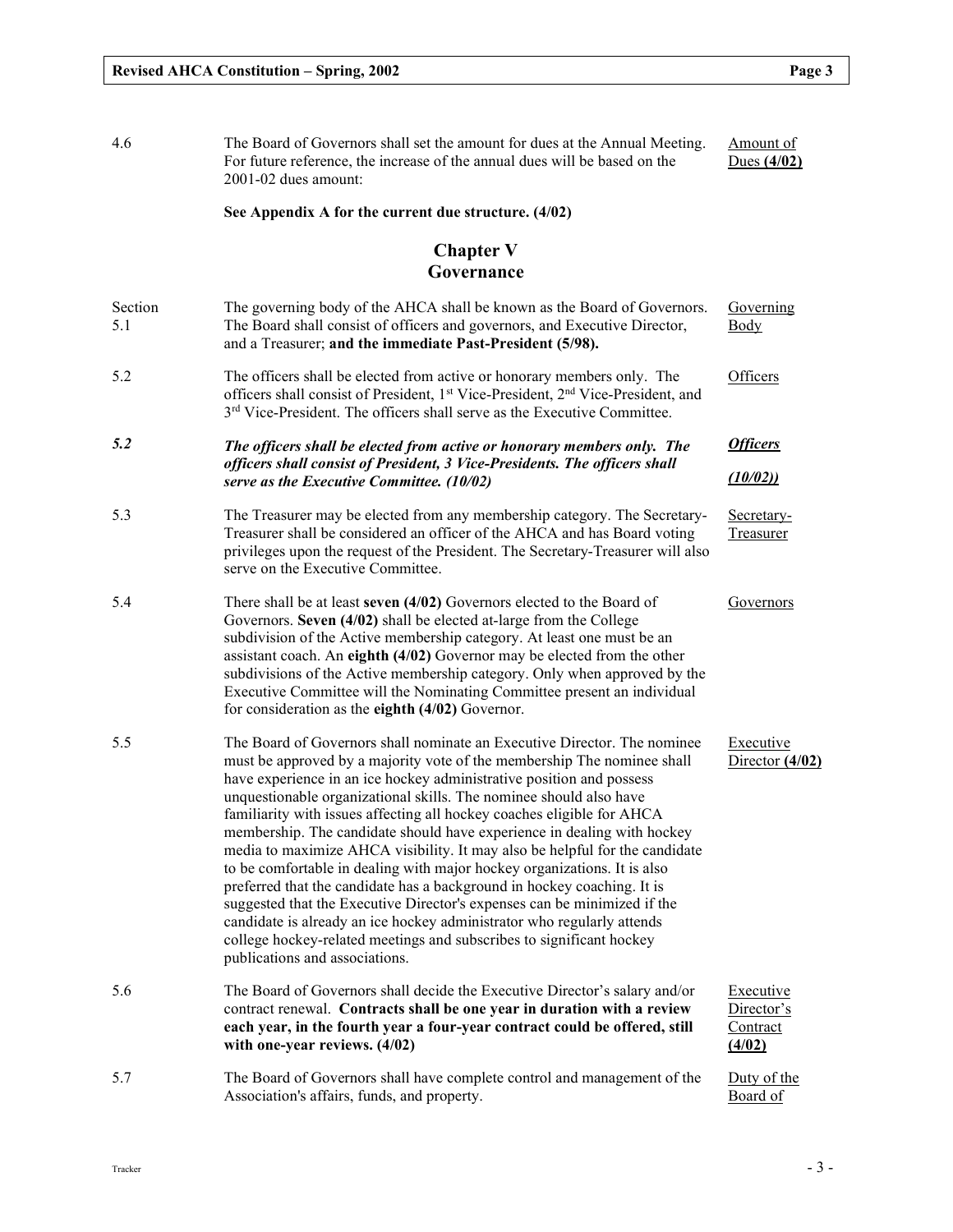|      |                                                                                                                                                                                                                                                                                                                                                                                                                                                                                                                                                                                                                                                                                          | Governors                                                   |
|------|------------------------------------------------------------------------------------------------------------------------------------------------------------------------------------------------------------------------------------------------------------------------------------------------------------------------------------------------------------------------------------------------------------------------------------------------------------------------------------------------------------------------------------------------------------------------------------------------------------------------------------------------------------------------------------------|-------------------------------------------------------------|
| 5.8  | The Board shall meet at least once a year, or more frequently (such as<br>conference calls) on the request of the President.                                                                                                                                                                                                                                                                                                                                                                                                                                                                                                                                                             | <b>Board</b><br>Meetings                                    |
| 5.9  | The Executive Director, along with the Past President (5/98), is an<br>ex-officio member of the Board of Governors without voting privileges. All<br>other members, except for the Secretary-Treasurer, will vote on all board<br>issues. The Secretary-Treasurer will vote only upon the request of the<br>President.                                                                                                                                                                                                                                                                                                                                                                   | <b>Board Voting</b><br>Procedures<br>and Privileges         |
| 5.10 | A majority of Board members, excluding the Executive Director, present at a<br>meeting shall constitute a quorum for the transaction of business.                                                                                                                                                                                                                                                                                                                                                                                                                                                                                                                                        | Quorum for<br><b>Board Voting</b>                           |
| 5.11 | See Chapter VII, Section 7.3                                                                                                                                                                                                                                                                                                                                                                                                                                                                                                                                                                                                                                                             | <b>Executive</b><br>Committee of<br>the Board               |
| 5.12 | The officers, if recommended by the nominating committee and approved by<br>the membership, shall rotate on a <b>one-year</b> $(4/02)$ basis. The rotation is 1st<br>Vice-President to President; 2nd Vice-President to 1st Vice-President; 3rd<br>Vice-President to 2nd Vice-President. The Treasurer shall serve a five-year<br>term with the Board of Governors having the authority to offer renewals of<br>1-5 years. The Executive Director shall serve a four-year term with the Board<br>of Governors having the authority to offer renewals of 1-4 years. See Chapter<br>V, Section 5.6. The Executive Committee may grant an extension of terms<br>under emergency conditions. | Officer's<br>Terms and<br>Rotation<br>(4/02)                |
| 5.12 | The officers, if recommended by the nominating committee and approved<br>by the membership shall serve a three-year term. The Treasurer shall<br>serve a five-year term with the Board of Governors having the authority to<br>offer renewals of 1-5 years. The Executive Director shall serve a four-year<br>term with the Board of Governors having the authority to offer renewals of<br>1-4 years. See Chapter V, Section 5.6. The Executive Committee may grant<br>an extension of terms under emergency conditions. (10/02)                                                                                                                                                        | Officer's<br><b>Terms</b> and<br><b>Rotation</b><br>(10/02) |
| 5.13 | Governors shall serve a three-year term unless the Executive Committee<br>grants an extension.                                                                                                                                                                                                                                                                                                                                                                                                                                                                                                                                                                                           | Governors'<br>Rotation                                      |
| 5.14 | The President of the AHCA shall preside at all meetings of the Board of<br>Governors and the Executive Committee; shall appoint all committees not<br>otherwise provided for; shall chair the Ethics Committee; shall, with the<br>Executive Director, represent the AHCA and prepare written correspondence<br>with the NCAA, USA Hockey, NHL, USOC, and other such bodies; shall<br>initiate revisions to the Constitution as necessary; shall take responsibility<br>that the Board of Governors and all committee members are aware of their<br>assigned duties.                                                                                                                     | Duties of<br>President                                      |
| 5.15 | The immediate Past-President shall act as an advisor to the Board and<br>particularly to the President. He/she shall be included in all conference<br>calls and meetings and may be appointed to committees. He/she is a non-<br>voting member of the board. (5/98)                                                                                                                                                                                                                                                                                                                                                                                                                      | Duties of the<br><u>Past-</u><br><b>President</b><br>(5/98) |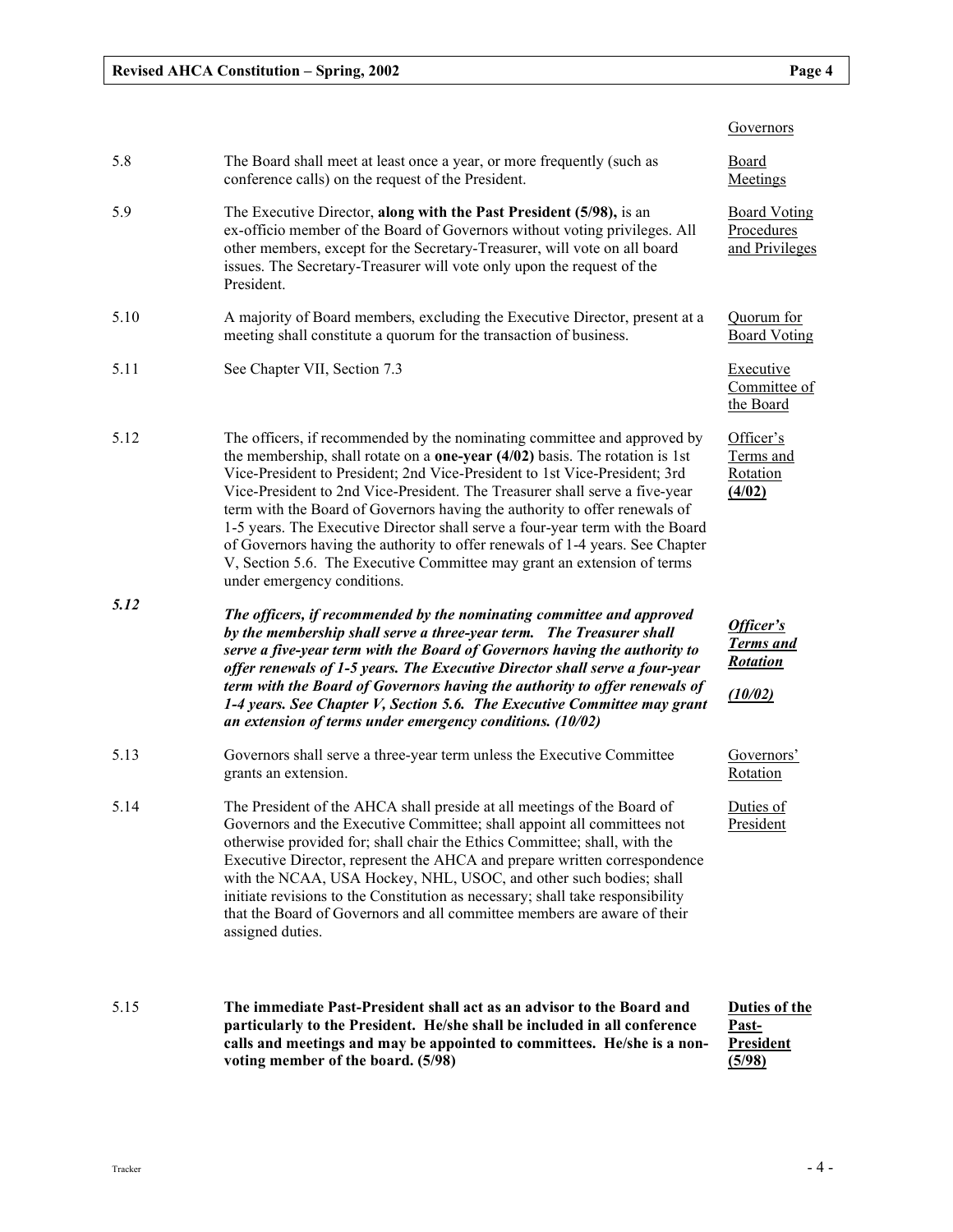| 5.16 | The 1st Vice-President shall act as President in the case of absence or<br>disability of the President. The 1st Vice-President shall act as chair of the<br>convention planning committee; shall be responsible for convention site<br>selection, planning, and publication of the convention agenda (including but<br>not limited to clinics, lectures, and special meetings).                                                                                                                                                                                                                                                                                                                                                                                                                                                                               | Duties of $1st$<br>Vice President                                                                                           |
|------|---------------------------------------------------------------------------------------------------------------------------------------------------------------------------------------------------------------------------------------------------------------------------------------------------------------------------------------------------------------------------------------------------------------------------------------------------------------------------------------------------------------------------------------------------------------------------------------------------------------------------------------------------------------------------------------------------------------------------------------------------------------------------------------------------------------------------------------------------------------|-----------------------------------------------------------------------------------------------------------------------------|
| 5.16 | The Vice-President of Convention planning shall act as President in the<br>case of absence or disability of the President. The Vice-President of<br>Convention Planning shall act as chair of the convention planning<br>committee; shall be responsible for convention site selection, planning, and<br>publication of the convention agenda (including but not limited to clinics,<br>lectures, and special meetings). (10/02)                                                                                                                                                                                                                                                                                                                                                                                                                              | <b>Duties of Vice</b><br><b>President of</b><br><b>Convention</b><br><b>Planning</b><br>(10/02)                             |
| 5.17 | The 2nd Vice-President shall assist the 1st Vice-President in the supervision,<br>planning, and publication of the convention agenda; shall assist the<br>executive director with sponsorships for the convention and the AHCA in<br>general. The 2nd Vice-President will be responsible for the exhibitors<br>and duties related to securing the exhibitors for the convention. This<br>includes mailings, exhibitor room design, exhibitor placement, fees, and<br>general procedures for the exhibitors. (4/02)                                                                                                                                                                                                                                                                                                                                            | Duties of $2nd$<br>Vice-President<br>(4/02)                                                                                 |
| 5.17 | The Vice-President of Sponsorship and Coaches Foundation shall assist the<br>Vice-President of Convention Planning in the supervision, planning, and<br>publication of the convention agenda; shall assist the executive director<br>with sponsorships for the convention and the AHCA in general. The<br>Vice-President of Sponsorship and Coaches Foundation will assist the<br>Hotel Liaison with the exhibitors and duties related to securing the<br>exhibitors for the convention. This includes mailings, exhibitor room<br>design, exhibitor placement, fees, and general procedures for the exhibitors.<br>The Vice President of Sponsorship and Coaches Foundation will chair the<br><b>Foundation Committee (10/02)</b>                                                                                                                            | <b>Duties of</b><br><b>Vice-President</b><br><u>of</u><br><b>Sponsorship</b><br>and Coaches<br><b>Foundation</b><br>(10/02) |
| 5.18 | The 3rd Vice-President shall, under the supervision of the Treasurer and<br>Executive Director, gain full knowledge of the association's financial and<br>administrative operation; shall serve as the Chair of the Membership<br>Committee (4/02); shall serve as a member of the awards committee shall<br>study Roberts Rules of Order, Revised, and act as the association's<br>Parliamentarian; shall assist the Secretary with the taking of convention<br>minutes and the documentation of votes taken at the convention; *shall<br>assist the 2nd Vice-President with contracts, exhibitors, and convention<br>sponsors; (4/02) shall be in charge of projects as assigned by the President,<br>Treasurer, or Executive Director; shall assume the role of Treasurer in case of<br>absence or disability during the year. *=This line will be deleted | Duties of $3rd$<br>Vice-President<br>(4/02)                                                                                 |
| 5.18 | The Vice-President of Membership shall, under the supervision of the<br>Treasurer and Executive Director, gain full knowledge of the association's<br>financial and administrative operation; shall serve as the Chair of the<br>Membership Committee (4/02); shall serve as a member of the awards<br>committee shall study Roberts Rules of Order, Revised, and act as the<br>association's Parliamentarian; shall assist the Secretary with the taking of<br>convention minutes and the documentation of votes taken at the<br>convention. $(10/02)$                                                                                                                                                                                                                                                                                                       | <b>Duties of Vice</b><br><b>President of</b><br><b>Membership</b><br>(10/02)                                                |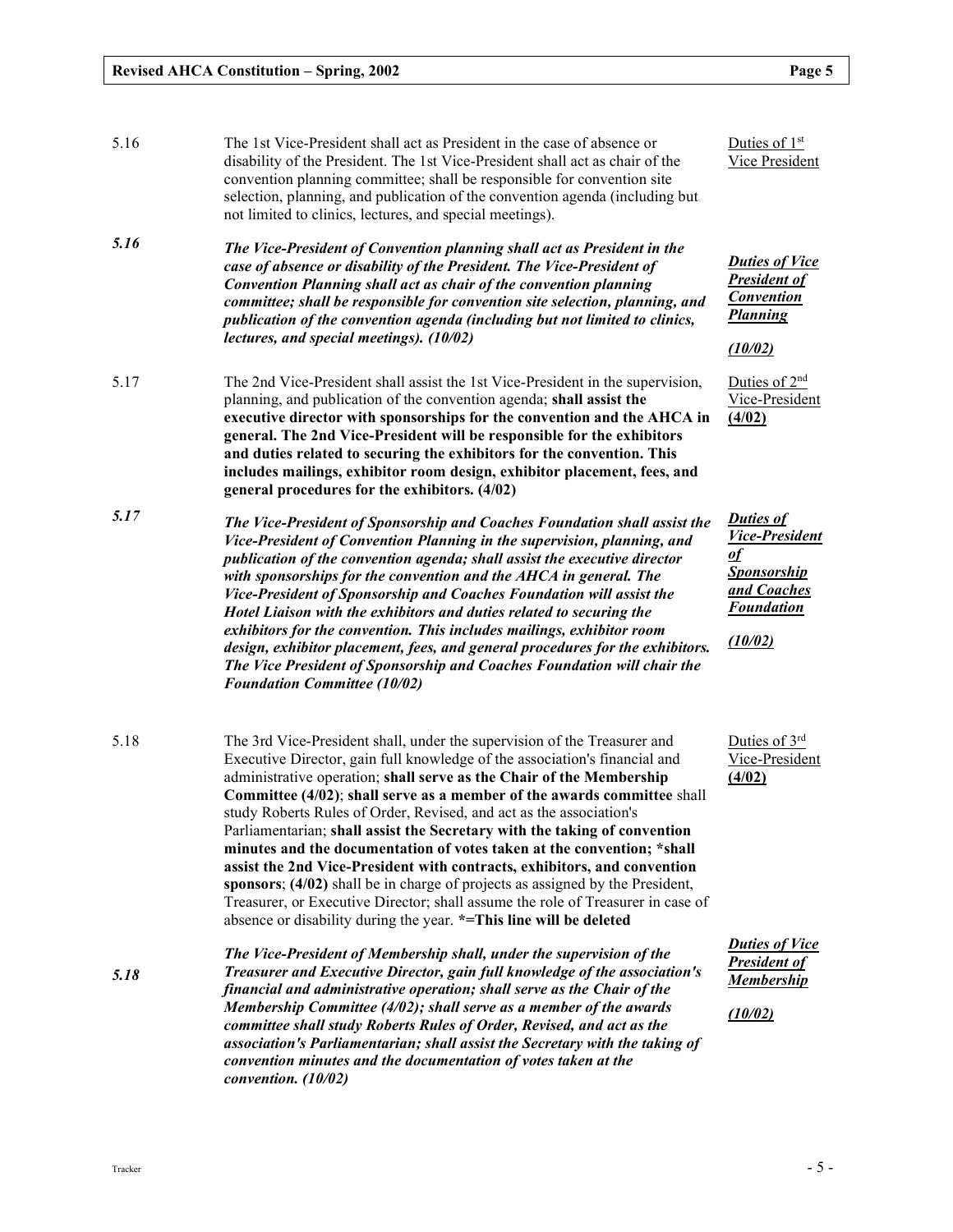| 5.19 | The Governors shall assist and support the officers in the administering of<br>their duties. The Governors shall be in charge of projects assigned by the<br>President and hold an ex-officio position on a standing committee.                                                                                                                                                                                                                                                                                                                                                                                                                                                                                                                                                                                                                                                                                                                                              | Duties of<br>Governors                                         |
|------|------------------------------------------------------------------------------------------------------------------------------------------------------------------------------------------------------------------------------------------------------------------------------------------------------------------------------------------------------------------------------------------------------------------------------------------------------------------------------------------------------------------------------------------------------------------------------------------------------------------------------------------------------------------------------------------------------------------------------------------------------------------------------------------------------------------------------------------------------------------------------------------------------------------------------------------------------------------------------|----------------------------------------------------------------|
| 5.20 | It is expected that all Board members be present for meetings. Board<br>meetings at the annual convention take precedent over all other activities such<br>as golf events or league meetings. Each Board member is expected to study<br>and become familiar with the AHCA Constitution.                                                                                                                                                                                                                                                                                                                                                                                                                                                                                                                                                                                                                                                                                      | Board<br>Meetings                                              |
| 5.21 | At the discretion of the Board of Governors, the Secretary-Treasurer and<br>Executive Director positions and associated duties may be incorporated. If<br>incorporated, a) the procedure for hiring the Executive Director shall be<br>followed; and, b) all guidelines and regulations concerning the Executive<br>Director are to be followed.                                                                                                                                                                                                                                                                                                                                                                                                                                                                                                                                                                                                                             | Executive<br>Director and<br>Secretary-<br>Treasurer<br>Merger |
| 5.22 | The Treasurer shall be responsible for:<br>With Executive Director, ordering and Maintaining Trophies/Plaques<br>$\bullet$<br>Maintain financial records, checkbook, investments, etc.<br>٠<br>Submit bank reports to the Executive Director, President, and 3rd<br>$\bullet$<br>Vice President regularly. (4/02)<br><b>Maintain a Convention Clinics library (4/02)</b><br>$\bullet$<br>Liaison with Board of Governors<br>$\bullet$<br><b>Collect Exhibitor Fees</b><br>٠<br>With Executive Director, collect Sponsorship Fees<br>$\bullet$<br>Liaison with Executive Director<br>$\bullet$<br>Liaison with hotel and convention site personnel (4/02)<br>$\bullet$<br>Keep the President advised and up-to-date on all AHCA business<br>$\bullet$<br>Maintain contact with 1st Vice-President on convention site and agenda<br>$\bullet$<br>Responsible, along with Executive Director and President (4/02), for<br>$\bullet$<br>convention expenses and a master account | Duties of the<br>Treasurer<br>(4/02)                           |
|      | With the assistance of the Convention Planning Committee and the Executive<br>Director, the Treasurer will be responsible for:<br>Pre-Convention:<br>Prepares Board of Governor meeting agenda<br>$\bullet$<br>Provides/maintain trophies, awards, souvenirs<br>$\bullet$<br>Secures complimentary suites for appropriate guests/officers<br>$\bullet$<br>Provides convention agendas and financial statements (1st Vice-President<br>$\bullet$<br>sets agenda)                                                                                                                                                                                                                                                                                                                                                                                                                                                                                                              |                                                                |
|      | $\lambda$                                                                                                                                                                                                                                                                                                                                                                                                                                                                                                                                                                                                                                                                                                                                                                                                                                                                                                                                                                    |                                                                |

At Convention:

- With President, keeps meetings on time and orderly
- Supervises staffing, assignments, and registration
- Oversees the sale of banquet tickets and banquet in general
- Maintains minutes of meetings and recording of speakers

Post-Convention:

- Prepares minutes (tapes and written records of votes taken)
- Brings files up-to-date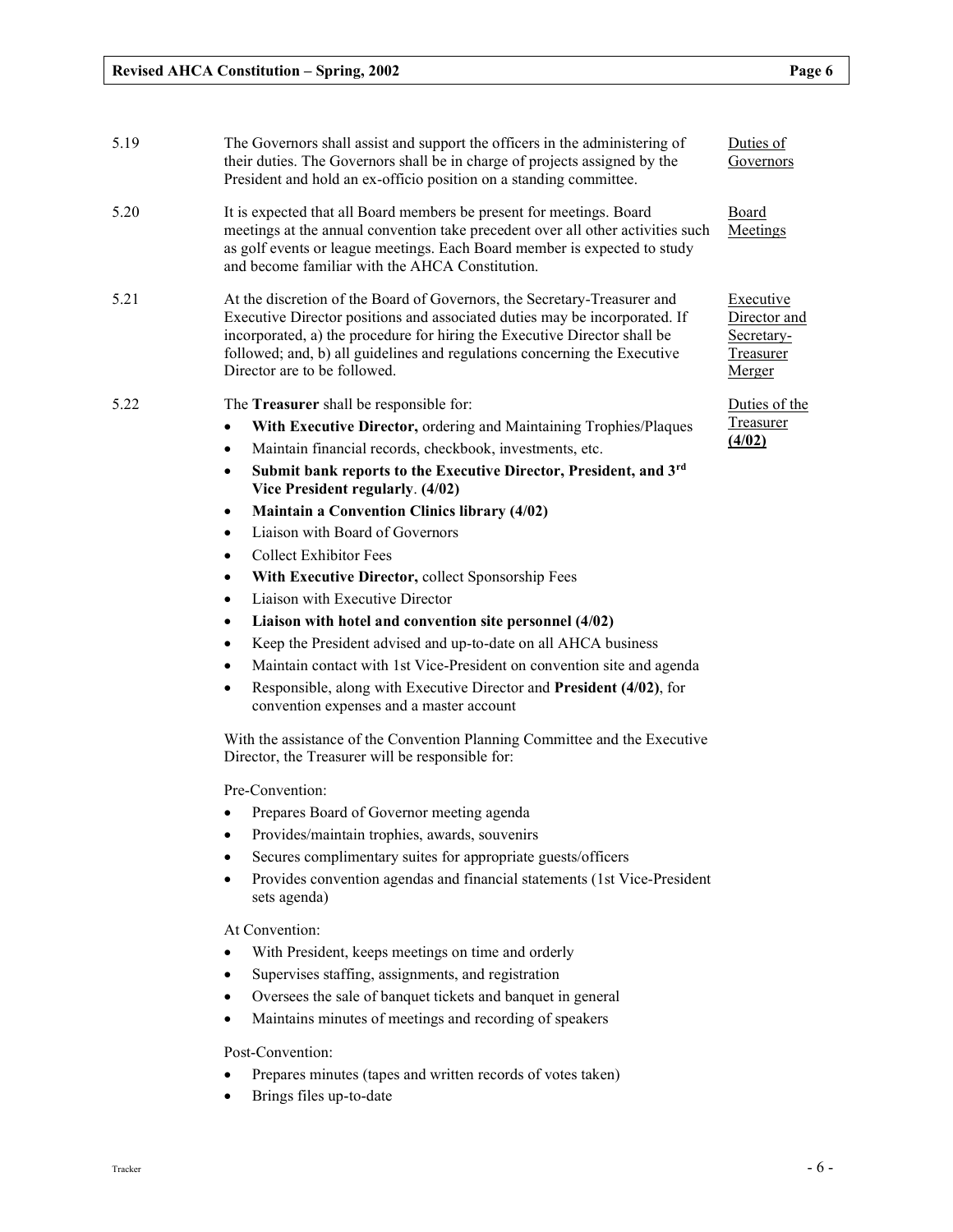- Settles Convention finances
- Provides gift for outgoing President

The Treasurer will also be an ex-officio member of the Convention Planning Committee.

5.23 The Executive Director of the AHCA shall serve as an ex-officio member of the Executive Committee the Convention Planning committee; shall co-chair the Legislative Committee and chair the sponsorship/Exhibitor Liaison Committee; shall secure and administer all sponsorship contracts associated with the convention events and major sponsorship of the AHCA. The contracts and procedures shall be submitted to the Board before the convention. (4/02)

- Mailings to members and prospective members
- Shall assist and meet with all AHCA standing committees.
- Updates and distributes stationery to Board
- With the Treasurer, Ordering and Maintaining Trophies/Plaques
- All American certificates (4/02)
- Assist the Treasurer with in-season invoices.
- Collection of Dues and Related Correspondence
- Edits "Stops & Starts" and oversees mailing.
- Produces membership and other promotional material and distributes it to prospective members.
- Publishes annual Directory and distributes
- Stores supplies, banners, and All-American certificate archives
- Represents the AHCA nationally with outside constituencies (NHL, USA Hockey, NCAA, Commissioners, etc.)
- Seeks new sponsorships. (4/02)
- Assist the 2nd VP and Treasurer in the collection of Sponsorship Fees.
- Maintains all sponsor contracts.
- Arranges monthly conference calls of Officers and Governors, keeping and distributing minutes.
- Coordinates Award processes with Awards Committee and produces and distributes all press releases.
- Liaison to website. (4/02)
- Produces all badges and agendas for the convention, with officers and treasurer.
- Negotiates with hotels for future contracts and maintains such contracts.
- Chief liaison with AHCA President.
- Coordinates pre-convention conference meetings into the Master Schedule.
- Liaison with ACHA and Women's Coaches.
- Responsible for Special Events.
- Liaison with Coaches Foundation. (4/02)
- Responsible for Convention Gifts.
- Keep the President advised and up-to-date on all AHCA business.
- Maintain contact with 1st Vice-President on convention site and agenda
- Responsible, along with Treasurer and President (4/02), for convention

Duties of the Executive Director (4/02)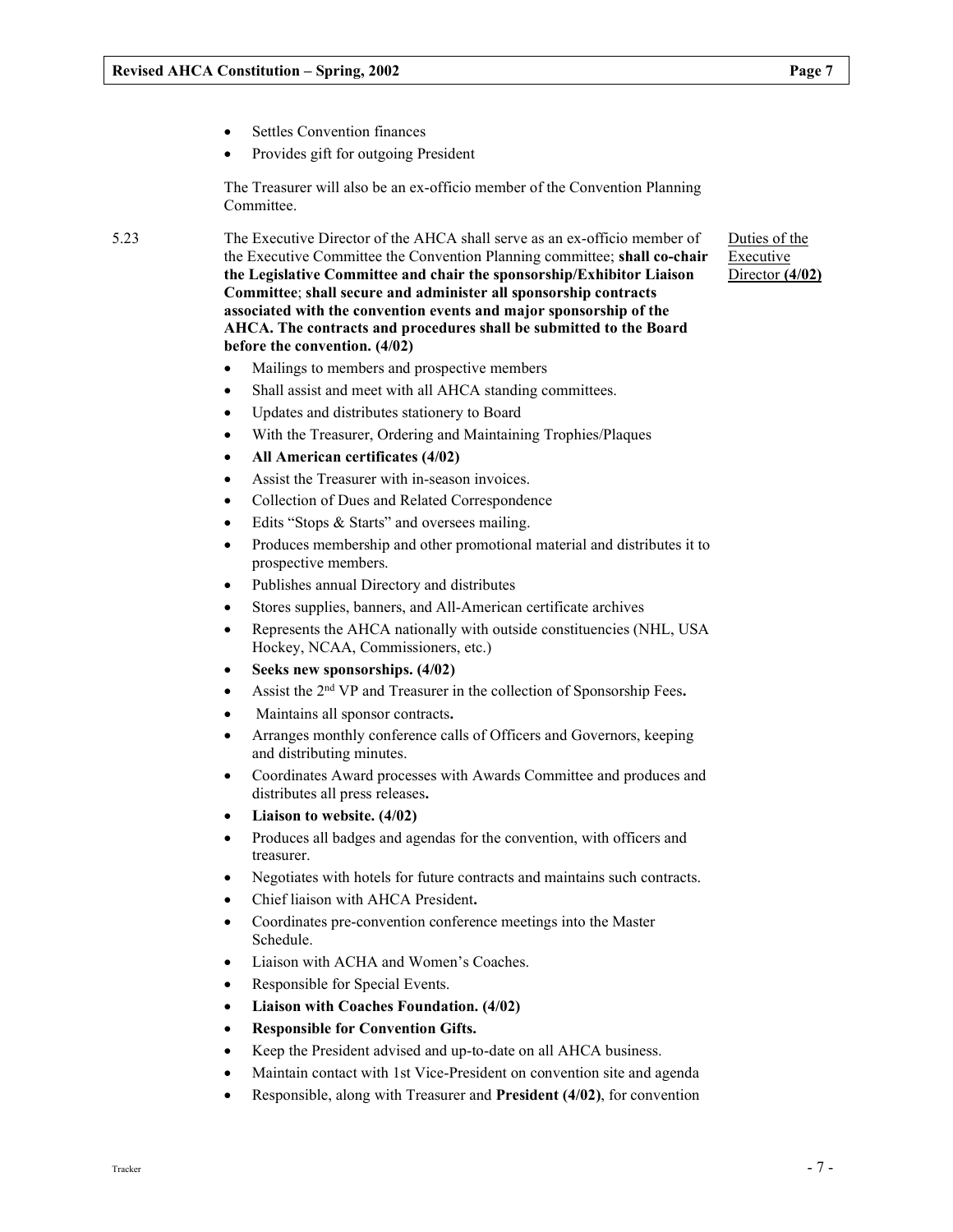expenses and a master account

| 5.24 | The Officers, Treasurer, and Executive Director are to receive the following<br>in gratitude for their services:                                                                                                                                          | Stipends,<br>Salaries and                |
|------|-----------------------------------------------------------------------------------------------------------------------------------------------------------------------------------------------------------------------------------------------------------|------------------------------------------|
|      | A. President - stipend and room at the Convention.                                                                                                                                                                                                        | Other Benefits                           |
|      | Past President – room at the convention $(4/01)$<br>В.                                                                                                                                                                                                    | (4/02)                                   |
|      | 1st Vice-President - stipend and room at the Convention.<br>C.                                                                                                                                                                                            |                                          |
|      | Treasurer - salary, a room at the Convention, and, if approved by the<br>D.<br>Board, transportation to the Convention.                                                                                                                                   |                                          |
|      | Secretary to the Executive Director / Treasurer - stipend, a room at the<br>Е.<br>Convention, and transportation to the Convention. (4/02)                                                                                                                |                                          |
|      | Executive Director - salary and all appropriate expenses, including but<br>F.<br>not limited to Convention room and transportation.                                                                                                                       |                                          |
|      | All rooms are to come from the complimentary rooms given by the<br>convention hotel. The Board of Governors will set all stipends, salaries, and<br>benefits.                                                                                             |                                          |
|      | See Appendix B for current Stipends and Salaries. (4/02)                                                                                                                                                                                                  |                                          |
| 5.24 | The Officers, Treasurer, and Executive Director are to receive the following<br>in gratitude for their services:                                                                                                                                          | <b>Stipends</b> ,<br><b>Salaries and</b> |
|      | G. President - stipend and room at the Convention.                                                                                                                                                                                                        | <b>Other Benefits</b>                    |
|      | H. Past President – room at the convention $(4/01)$                                                                                                                                                                                                       | (10/02)                                  |
|      | I.<br>Vice-Presidents - stipend and room at the Convention. (10/02)                                                                                                                                                                                       |                                          |
|      | Treasurer - salary, a room at the Convention, and, if approved by the<br>J.<br><b>Board, transportation to the Convention.</b>                                                                                                                            |                                          |
|      | K. Secretary to the Executive Director / Treasurer - stipend, a room at the<br>Convention, and transportation to the Convention. (4/02)                                                                                                                   |                                          |
|      | <b>Executive Director - salary and all appropriate expenses, including but</b><br>L.<br>not limited to Convention room and transportation.                                                                                                                |                                          |
|      | All rooms are to come from the complimentary rooms given by the<br>convention hotel. The Board of Governors will set all stipends, salaries, and<br>benefits.                                                                                             |                                          |
|      | See Appendix B for current Stipends and Salaries. (10/02)                                                                                                                                                                                                 |                                          |
| 5.25 | At the discretion of the Executive Committee, the AHCA may conduct<br>business, elect or approve Board members, amend bylaws, or take emergency<br>action by mail or FAX. Such action will occur only when needed to fulfill the<br>Association's mission | Business by<br>Mail or FAX               |
| 5.26 | Officers, Treasurer, Executive Director, and Board Members must get Board<br>approval for using Association funds. This may include, but not be limited<br>to, airfare, postage, phone, tax, fees, etc                                                    | Other<br>Expenditures                    |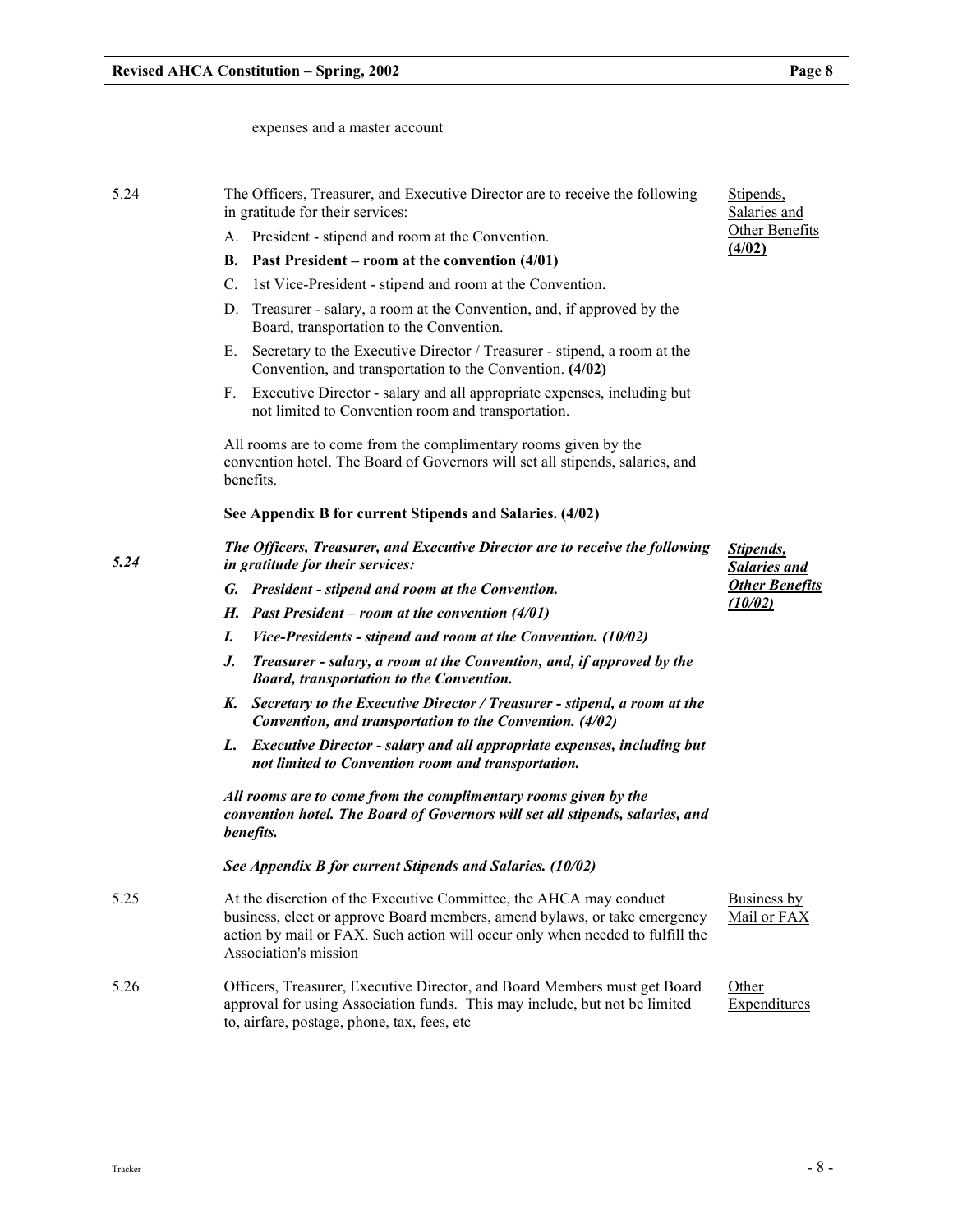# Chapter VI Nominations and Elections

| Section<br>6.1 | The nomination of Officers and Governors shall be held at the Annual<br>Convention of the AHCA if there are any vacancies. Every effort must be<br>made by the nominating committee to maintain balanced geographic, league,<br>and divisional representation on the Board of Governors. The term of office<br>begins after installment at the Convention.                                                                                                                                                                                                                                                                                               | Officers and<br>Governors                    |
|----------------|----------------------------------------------------------------------------------------------------------------------------------------------------------------------------------------------------------------------------------------------------------------------------------------------------------------------------------------------------------------------------------------------------------------------------------------------------------------------------------------------------------------------------------------------------------------------------------------------------------------------------------------------------------|----------------------------------------------|
| 6.2            | The President, when required, shall appoint a Nominating Committee of three<br>active members of the AHCA. One shall come from the Board of Governors<br>and will chair the committee.                                                                                                                                                                                                                                                                                                                                                                                                                                                                   | Nominating<br>Committee                      |
| 6.3            | The Nominating Committee shall nominate for each vacant office or<br>incumbent rotation only active members eligible and/ or qualified for office<br>under Chapter V. Nominations may be made from the convention floor or, if<br>directed by the Executive Committee, by mail. The Nominating Committee<br>shall make its recommendations at the Opening Meeting of the Convention,<br>with the final vote coming at the Closing Meeting. If nominations or elections<br>occur by mail, the Executive Committee will establish the period for opening<br>and closing of the voting procedure. (See Chapter V1, Section 6.6, for<br>additional options.) | Nominating<br>Procedure<br><b>Nominating</b> |
| 6.3            | The Nominating Committee shall nominate for each vacant office only<br>active members eligible and/ or qualified for office under Chapter V.<br>Nominations may be made from the convention floor or, if directed by the<br><b>Executive Committee, by mail. The Nominating Committee shall make its</b><br>recommendations at the Opening Meeting of the Convention, with the final<br>vote coming at the Closing Meeting. If nominations or elections occur by<br>mail, the Executive Committee will establish the period for opening and<br>closing of the voting procedure. (See Chapter V1, Section 6.6, for<br>additional options.) (10/02)        | <b>Procedure</b><br>(10/02)                  |
| 6.4            | Elections, when conducted at the Annual Convention, shall be by voice or<br>written ballot. The AHCA President will determine the format                                                                                                                                                                                                                                                                                                                                                                                                                                                                                                                 | Format of<br>Balloting                       |
| 6.5            | See Chapter V, Section 5.5, for the nomination and election of an Executive<br>Director.                                                                                                                                                                                                                                                                                                                                                                                                                                                                                                                                                                 | Executive<br>Director                        |
| 6.6            | A vacancy occurring in an office during the year shall be filled by a majority<br>vote of the Board of Governors. The Executive Committee shall nominate the<br>candidates. Such action will occur only when needed to fulfill the<br>Association's mission.                                                                                                                                                                                                                                                                                                                                                                                             | Mid-Year<br>Vacancy                          |

# Chapter VII Committees of the AHCA

| Section<br>7.1 | Each year, the President shall establish the following committees, unless<br>otherwise provided for under the AHCA by-laws: | <b>Standing Committees</b> |
|----------------|-----------------------------------------------------------------------------------------------------------------------------|----------------------------|
|                | • Executive Committee                                                                                                       |                            |
|                | • Ethics Committee (Board of Governors, 5/98)                                                                               |                            |
|                | • Legislative Committee                                                                                                     |                            |

- Division I Committee
- Division 11-111 Committee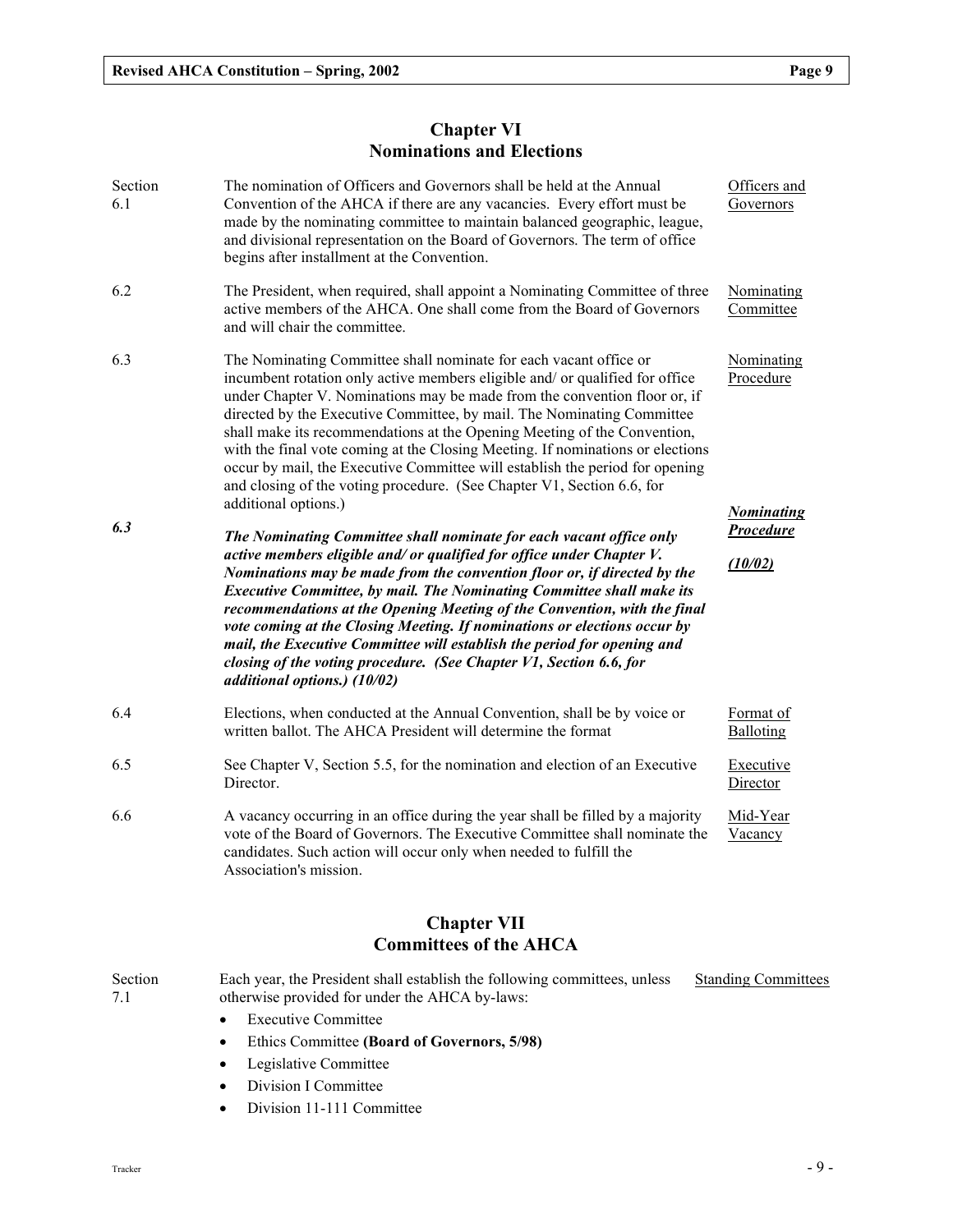Sponsorship/Exhibitor Liaison Committee (4/02)

|                       | NCAA Rules Recommendation/Officiating Committee                                                                                                                                                                                                                                                                                                                                                                                                                              |                            |
|-----------------------|------------------------------------------------------------------------------------------------------------------------------------------------------------------------------------------------------------------------------------------------------------------------------------------------------------------------------------------------------------------------------------------------------------------------------------------------------------------------------|----------------------------|
|                       | Awards Committee<br>$\bullet$                                                                                                                                                                                                                                                                                                                                                                                                                                                |                            |
|                       | <b>Convention Planning Committee</b><br>٠                                                                                                                                                                                                                                                                                                                                                                                                                                    |                            |
|                       | Membership Committee<br>$\bullet$                                                                                                                                                                                                                                                                                                                                                                                                                                            |                            |
|                       | Web site and Technology Committee (4/02)<br>٠                                                                                                                                                                                                                                                                                                                                                                                                                                |                            |
|                       | Women's Hockey Committee<br>٠                                                                                                                                                                                                                                                                                                                                                                                                                                                |                            |
|                       | High School/Professional* Committee<br>$\bullet$                                                                                                                                                                                                                                                                                                                                                                                                                             |                            |
|                       | See Section 4. 1 (Page One) for the definition of "Professional" for<br>٠<br>AHCA purposes.                                                                                                                                                                                                                                                                                                                                                                                  |                            |
|                       | Each standing committee shall have the authority to create its<br>subcommittees with additional members.                                                                                                                                                                                                                                                                                                                                                                     |                            |
| <b>Section</b><br>7.1 | Each year, the President shall establish the following committees,<br>unless otherwise provided for under the AHCA by-laws:                                                                                                                                                                                                                                                                                                                                                  | <b>Standing Committees</b> |
|                       | <b>Executive Committee</b>                                                                                                                                                                                                                                                                                                                                                                                                                                                   |                            |
|                       | <b>Ethics Committee (Board of Governors, 5/98)</b><br>$\bullet$                                                                                                                                                                                                                                                                                                                                                                                                              |                            |
|                       | <b>Legislative Committee</b><br>$\bullet$                                                                                                                                                                                                                                                                                                                                                                                                                                    |                            |
|                       | <b>Division I Committee</b><br>$\bullet$                                                                                                                                                                                                                                                                                                                                                                                                                                     |                            |
|                       | <b>Division 11-111 Committee</b><br>$\bullet$                                                                                                                                                                                                                                                                                                                                                                                                                                |                            |
|                       | Sponsorship/Exhibitor Liaison Committee (4/02)<br>٠                                                                                                                                                                                                                                                                                                                                                                                                                          |                            |
|                       | <b>NCAA Rules Recommendation/Officiating Committee</b><br>٠                                                                                                                                                                                                                                                                                                                                                                                                                  |                            |
|                       | <b>Awards Committee</b><br>$\bullet$                                                                                                                                                                                                                                                                                                                                                                                                                                         |                            |
|                       | <b>Convention Planning Committee</b><br>$\bullet$                                                                                                                                                                                                                                                                                                                                                                                                                            |                            |
|                       | <b>Membership Committee</b><br>$\bullet$                                                                                                                                                                                                                                                                                                                                                                                                                                     |                            |
|                       | <b>Web site and Technology Committee (4/02)</b><br>$\bullet$                                                                                                                                                                                                                                                                                                                                                                                                                 |                            |
|                       | <b>Women's Hockey Committee</b><br>٠                                                                                                                                                                                                                                                                                                                                                                                                                                         |                            |
|                       | <b>High School/Amateur Committee (10/02)</b>                                                                                                                                                                                                                                                                                                                                                                                                                                 |                            |
|                       | <b>Hockey Coaches Care Foundation Committee (10/02)</b>                                                                                                                                                                                                                                                                                                                                                                                                                      |                            |
|                       | Each standing committee shall have the authority to create its<br>subcommittees with additional members.                                                                                                                                                                                                                                                                                                                                                                     |                            |
| 7.2                   | The President has the authority to establish Ad Hoc committees. This<br>includes, but is not limited to, the Nominating Committee, the Audit<br>Committee, etc.                                                                                                                                                                                                                                                                                                              | <b>Other Committees</b>    |
| 7.3                   | The Executive Committee handles the business affairs of the AHCA<br>when it is impossible to have the entire Board of Governors meeting. The<br>Committee consists of the President, 1st Vice-President, 2 <sup>nd</sup><br>Vice-President, 3rd Vice-President, Treasurer, and the Executive<br>Director. This committee has all the powers of the Board when it is not<br>possible to have the entire Board meet or be polled in a vote. This is an<br>emergency committee. | <b>Executive Committee</b> |
| 7.4                   | The Executive Committee of the AHCA shall serve as the Ethics<br>Committee. (See Code of Conduct.)                                                                                                                                                                                                                                                                                                                                                                           | <b>Ethics Committee</b>    |
|                       | The Ethics committee must review any situation resulting in<br>conference or NCAA sanctions against a coach or his/her program.                                                                                                                                                                                                                                                                                                                                              |                            |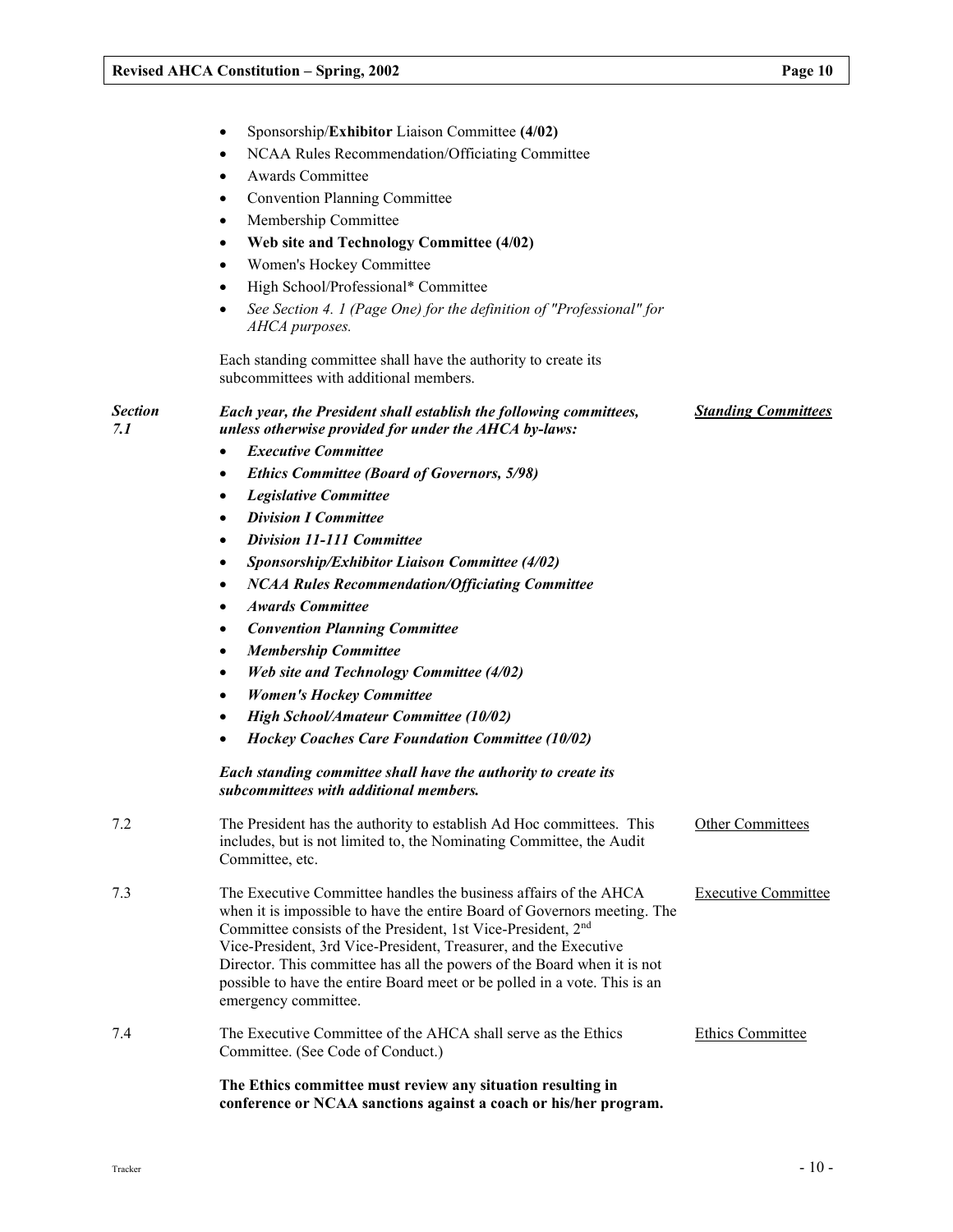#### Upon the conclusion of such review, the Ethics committee will take action as deemed appropriate. (5/98)

- 7.5 The Legislative-Liaison Committee shall solicit proposals, ready legislation, and secure the appropriate advocates or sponsors of said legislation for the AHCA to the appropriate NCAA process. The cochairs and at-large members are also responsible for collecting data and information from AHCA members who can be directed not only to the NCAA but also to USA Hockey, the NHL, and other organizations. The Committee shall consist of co-chairs, one being the Executive Director (4/02), four at-large members, at least one being a Division 11-111 college coach and one assistant college coach.
- 7.6 The Division I Committee shall determine and work with the concerns relative to its division. The chair and other committee members shall organize and conduct coaches' meetings at the annual AHCA Convention. The Committee shall establish a Convention Agenda and work with corresponding AHCA committees toward ways to improve areas such as, but not limited to, the national championship tournament, officiating, media exposure, clinics, and seminars, etc. This committee will consist of a chair and five at-large members. One member must be an assistant coach, one member must be from the Board (4/02) and there must be East and West representation.
- 7.7 The Division 11-111 Committee shall determine and work with the concerns relative to its division. The chair and other committee members shall organize and conduct coaches' meetings at the annual AHCA Convention. The Committee shall establish a Convention Agenda and work with corresponding AHCA committees toward ways to improve areas such as, but not limited to, the national championship tournament, officiating, media exposure, clinics, and seminars, etc. This committee will consist of a chair and five at-large members. One member must be an assistant coach, one member must be from the Board (4/02) and there must be East and West representation.
- 7.8 The Sponsorship/Exhibitor Liaison Committee shall solicit and explore all major and sponsorship opportunities for the AHCA. These include, but are not limited to, corporate sponsorships, sponsorship of special projects, sponsorship of salaried positions, sponsorship of AHCA trophies and awards, sponsorship of convention activities and lectures; the committee will also be responsible for the exhibitors and duties related to securing the exhibitors for the convention. This includes mailings, exhibitor room design, exhibitor placement, fees, and general procedures for the exhibitors. (4/02) This committee will also act, along with the Executive Director, as a liaison with major organizations such as USA Hockey, the NHL, minor pro teams, and the media to better promote and market the game of hockey. This committee shall consist of the chair being the Executive Director, the 2<sup>nd</sup> VP (4/02), and six additional members. At least one member must be an assistant coach.
- 7.9 The NCAA Rules Recommendation/Officiating Committee will work as a liaison between the AHCA and the NCAA Rules Committee. The Committee will study the need for rules modification by submitting questionnaires or surveys to AHCA members, the results of which may be presented for consideration at the annual AHCA Convention. This

Legislative-Liaison Committee (4/02)

Division I Committee (4/02)

Division II-III Committee (4/02)

Sponsorship/Exhibitor Liaison Committee (4/02)

NCAA Rules Recommendation/ Officiating Committee (4/02)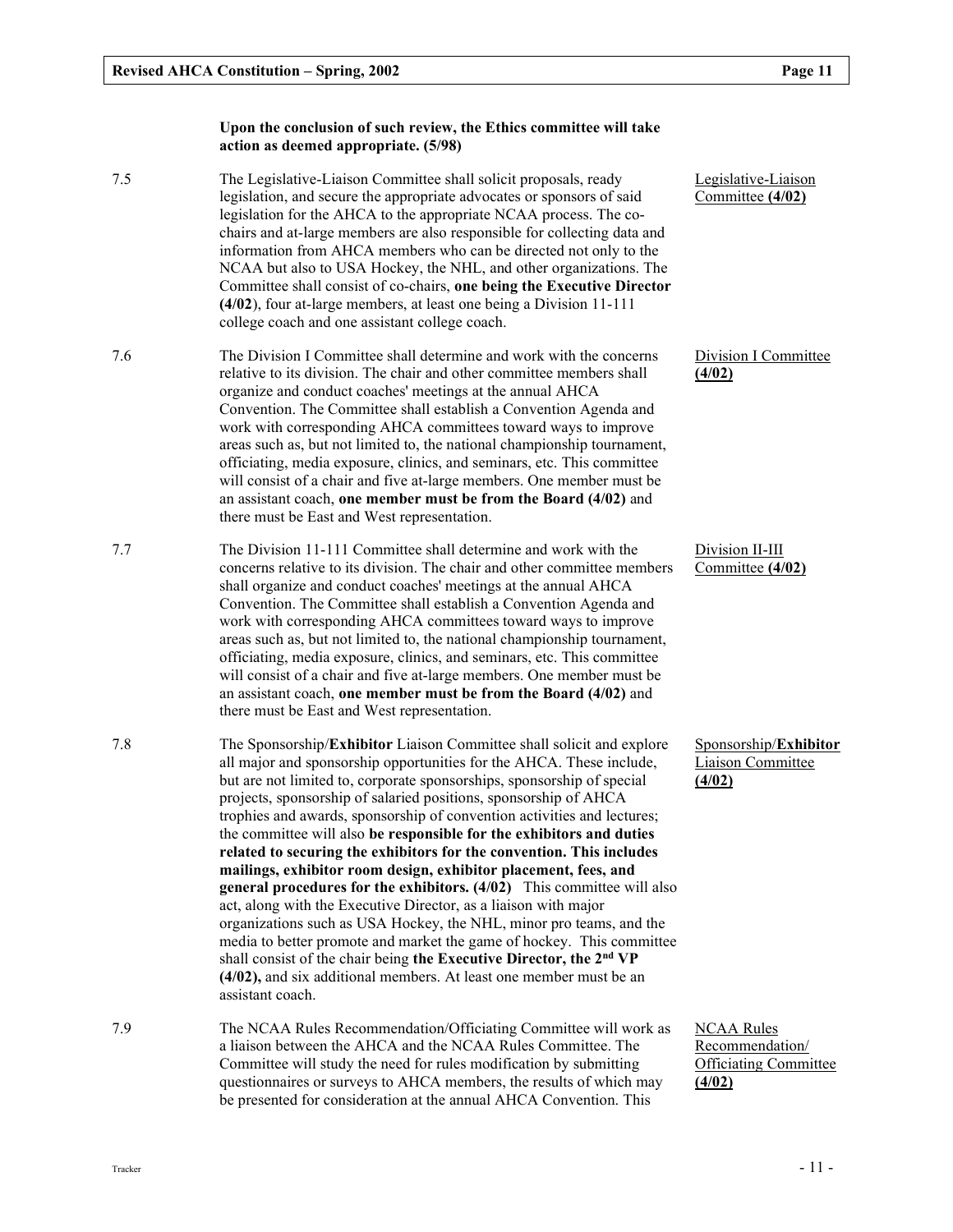committee will also encourage and monitor experimental projects in summer leagues, hockey schools, or exhibition games. This committee shall also work towards the improvement of officiating. The committee shall consist of a chair being from the board (4/02) and six additional members, one of which must be an assistant coach. Division 11-111 should be represented, as well as East and West representation.

7.10 The Awards Committee shall consider and evaluate the candidates for the AHCA awards. This committee will also work to improve the balloting and voting procedures for all awards including the Major Awards, Coach of the Year, All-Americans, and College Division Players of the Year. (Refer to Awards committee procedures addendum C) (4/02) This committee shall help solicit any individuals who qualify for AHCA awards; shall determine the need and criteria for new AHCA awards; shall consist of a chair and eight additional AHCA members that include: Two Division I Men coaches, one Division I Women coach, two Division III Men coaches, one Division III Women coach, an assistant coach, and the AHCA 3rd Vice President. There should be Division II-III representation, as well as East and West. It is recommended that this committee assist the Officers in planning the Coach of the Year Banquet.

7.11 The Convention Planning Committee shall plan all details of the Annual Convention. This committee is responsible, along with the  $1<sup>st</sup>$ Vice-President, for site selection, clinics, lecturers, keynote speakers, required committee meetings, and the overall convention agenda. This committee shall be chaired by the 1<sup>st</sup> Vice-President and consists of the Executive Director, Secretary-Treasurer, two members of the Board of Governors, and five AHCA additional members, one of who must be an assistant coach and one of who must be a woman.

7.12 The Membership Committee will encourage all eligible individuals to join the AHCA. This committee is responsible for determining the time and strategy for membership drives and to improve the description and scope of AHCA membership categories. The committee shall produce an up to date brochure for distribution at clinics and events that might enhance the AHCA membership. (4/02) The committee shall consist of a chair being the  $3<sup>rd</sup>$  Vice-President and six (4/02) additional members, one of which must be an assistant coach, as well as East and West representation.

- 7.13 The Women's Hockey Committee shall determine and work with concerns relative to Women's Hockey. The chair and representatives shall organize and conduct meetings at the annual convention. The committee shall establish a convention agenda and work with corresponding AHCA committees. The committee shall consist of a chair being from the board (4/02) and five additional members
- 7.14 .The Web Site Technology committee shall work with the AHCA's Webmaster to monitor and enhance the web site. The committee should investigate ways to use the web site to enhance the services the AHCA provides to the members. These may include an online coaching directory, award balloting, drill database, and overall communication to the members. The committee shall consist of a chair from the board and 6 additional members, all being assistant coaches, as well as Division 11-111 and East/West representation.

Awards Committee (4/02)

Convention Planning Committee (4/02)

**Membership** Committee (4/02)

Women's Hockey Committee (4/02)

Web Site and Technology Committee (4/02)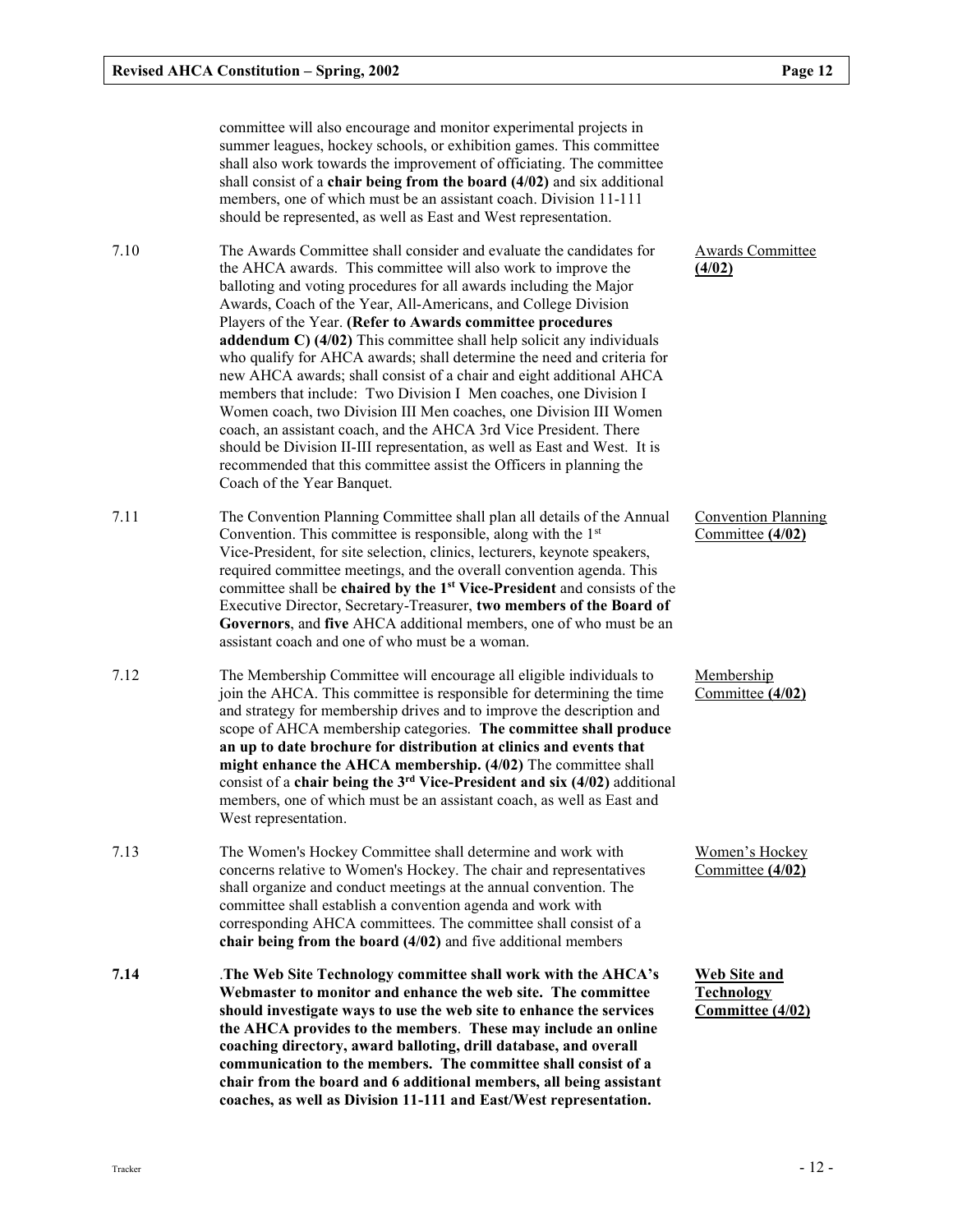| 7.15 | The High School-Amateur Committee (10/02) shall determine and<br>work with concerns relative to the respective categories. The chair and<br>representatives shall organize and conduct meetings at the annual<br>convention. The committee shall establish a convention agenda and<br>work with corresponding AHCA committees. The committee shall<br>consist of a chair and five additional members.                                                                                                                                                                                                                                                                                                                                                                                                                                                                                                                                                        | <b>High School -</b><br><b>Amateur Committee</b><br>(10/02) |
|------|--------------------------------------------------------------------------------------------------------------------------------------------------------------------------------------------------------------------------------------------------------------------------------------------------------------------------------------------------------------------------------------------------------------------------------------------------------------------------------------------------------------------------------------------------------------------------------------------------------------------------------------------------------------------------------------------------------------------------------------------------------------------------------------------------------------------------------------------------------------------------------------------------------------------------------------------------------------|-------------------------------------------------------------|
| 7.16 | The Foundation Committee (10/02) shall determine and work towards<br>raising funds to support the "Hockey Coaches Care Foundation" This<br>committee will provide the board with a detailed outline of fundraising<br>goals. The committee will follow all bylaws of the foundation in<br>determining the allocation of funds. The committee shall consist of a<br>Chair being the AHCA Executive Director, AHCA Treasurer, AHCA<br>President, AHCA Past President, other members will be determined<br>upon completion of the foundation's by-laws.)                                                                                                                                                                                                                                                                                                                                                                                                        | <b>Foundation</b><br>Committee (10/02)                      |
| 7.17 | No individual shall serve as a member of a standing committee for more<br>than five years. An exception may be made for anyone who needs<br>additional time to complete a term as a committee chair. The term of<br>service as chair shall be for no more than three consecutive years. An<br>individual may serve on more than one committee but not chair more<br>than one.                                                                                                                                                                                                                                                                                                                                                                                                                                                                                                                                                                                | Term of Service                                             |
| 7.18 | The President shall appoint the members of standing or other committees<br>unless otherwise provided for.                                                                                                                                                                                                                                                                                                                                                                                                                                                                                                                                                                                                                                                                                                                                                                                                                                                    | Appointment                                                 |
| 7.19 | All standing committees shall meet not less than once each year, not<br>including the association's Annual Meeting. A conference call may be<br>considered a meeting. A quorum shall be established with a majority of<br>the committee members in attendance. The approval of a majority of<br>those in attendance shall constitute a valid exercise of the powers of the<br>committee.                                                                                                                                                                                                                                                                                                                                                                                                                                                                                                                                                                     | Meetings                                                    |
| 7.20 | Each standing committee shall keep records of its proceedings.                                                                                                                                                                                                                                                                                                                                                                                                                                                                                                                                                                                                                                                                                                                                                                                                                                                                                               | Records                                                     |
| 7.21 | The chair shall provide an agenda before meetings to facilitate<br>deliberations. The chair shall submit a statement of the committee's<br>expenses to the Secretary-Treasurer. Expenses include postage,<br>telephone, and materials; however, the Executive Committee must<br>approve all expenses in advance. No travel expenses are allowed unless<br>approved by the Executive Committee. The chair or a delegate shall<br>present the committee's annual report and facilitate the discussion of the<br>said report at the Annual Convention. The scope of issues may call for<br>extended floor time and the chair will request additional agenda time<br>from the 1st Vice-President. All committee reports and recommended<br>actions must be approved by the membership at the Annual Meeting<br>unless approved for a mail ballot by the Executive Committee (Chapter<br>V, Section 5.24). If approved, committee reports will be placed on file. | Duties of Committee<br>Chair                                |
| 7.21 | The chair shall provide an agenda before meetings to facilitate<br>deliberations. The chair shall submit a statement of the committee's<br>expenses to the Secretary-Treasurer. Expenses include postage,<br>telephone, and materials; however, the Executive Committee must<br>approve all expenses in advance. No travel expenses are allowed unless<br>approved by the Executive Committee. The chair or a delegate shall<br>present the committee's annual report and facilitate the discussion of                                                                                                                                                                                                                                                                                                                                                                                                                                                       | <b>Duties of Committee</b><br><u>Chair</u>                  |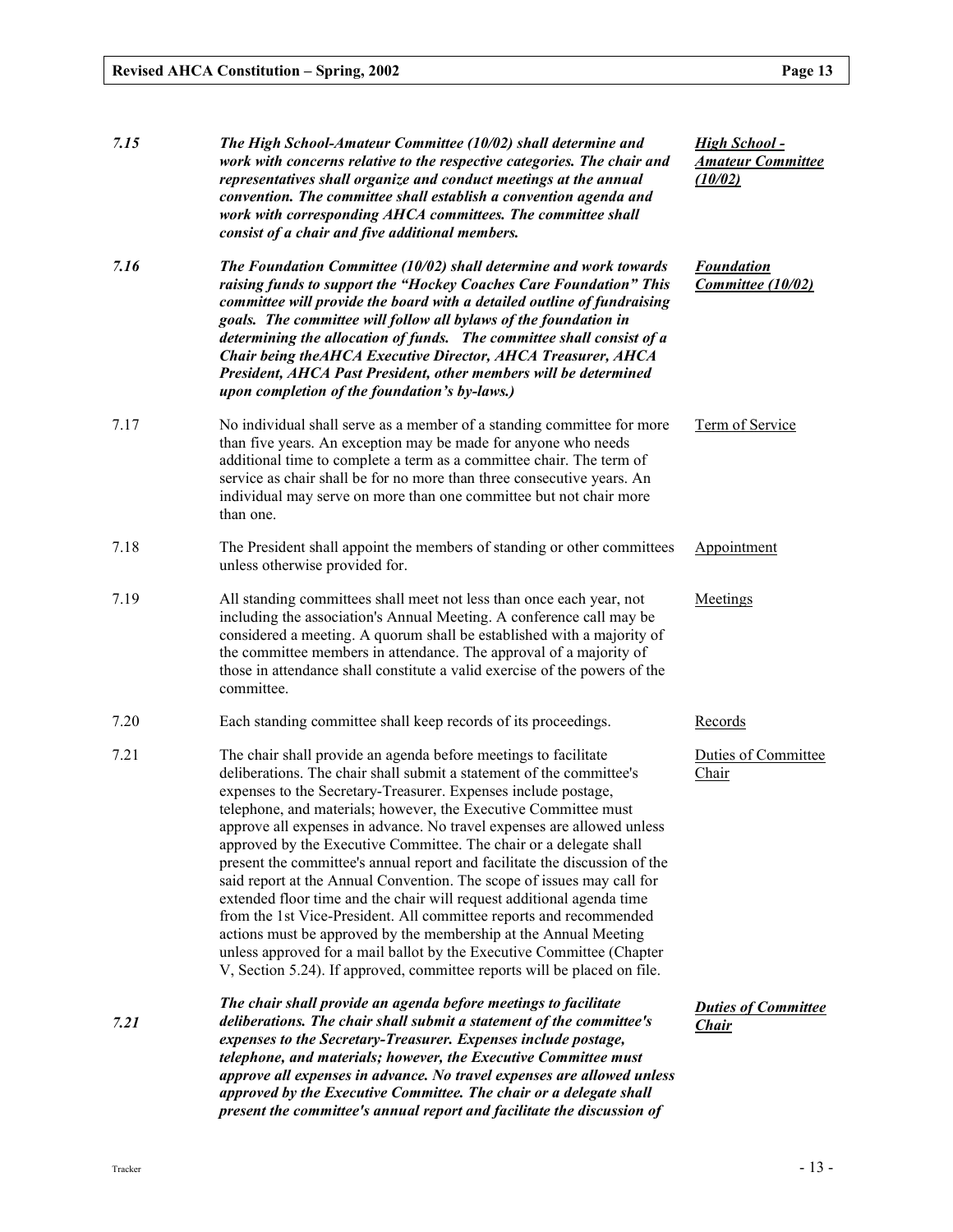|                | the said report at the Annual Convention. The scope of issues may call<br>for extended floor time and the chair will request additional agenda<br>time from the Vice-President of Convention Planning. All committee<br>reports and recommended actions must be approved by the membership<br>at the Annual Meeting unless approved for a mail ballot by the<br>Executive Committee (Chapter V, Section 5.24). If approved, committee<br>reports will be placed on file. (10/02) |                                |
|----------------|----------------------------------------------------------------------------------------------------------------------------------------------------------------------------------------------------------------------------------------------------------------------------------------------------------------------------------------------------------------------------------------------------------------------------------------------------------------------------------|--------------------------------|
| 7.22           | All committee members are expected to take active roles in the work of<br>their respective committees.                                                                                                                                                                                                                                                                                                                                                                           | Duties of Committee<br>Members |
| 7.23           | The charge of each standing committee is outlined in its respective<br>section of the AHCA Constitution. A standing committee may receive<br>additional duties to resolve specific issues not previously stated. The<br>Board of Governors will determine the appropriate committee to receive<br>such issues.                                                                                                                                                                   | Committee Charge               |
|                | <b>Chapter VIII</b>                                                                                                                                                                                                                                                                                                                                                                                                                                                              |                                |
|                | <b>Meetings</b>                                                                                                                                                                                                                                                                                                                                                                                                                                                                  |                                |
| Section<br>8.1 | The annual meeting of the AHCA shall be held at the close of the hockey<br>season unless the membership approves a specific time during the season (at<br>the national championship, for example).                                                                                                                                                                                                                                                                               | Annual<br>Meeting              |
| 8.2            | A quorum shall consist of one-fifth of the Association's members eligible to<br>vote on specific or general issues.                                                                                                                                                                                                                                                                                                                                                              | Quorums                        |
| 8.3            | Voting shall be by voice except for the election of officers (when conducted<br>at the Annual Meeting). See Chapter V on Governance.                                                                                                                                                                                                                                                                                                                                             | Voting                         |
| 8.4            | The usual order of business shall include:<br>Roll Call<br>1.<br>2.<br>Reading of Minutes<br>3.<br>Reports of Officers, Governors, and Executive Director<br><b>Reports of Standing Committees</b><br>4.<br>5.<br>Other Committee Reports<br>Old Business<br>6.<br>New Business<br>7.<br>8.<br>Clinics, Lectures, Speakers                                                                                                                                                       | Order of<br><b>Business</b>    |
|                | 9.<br>Coach of the Year Banquet                                                                                                                                                                                                                                                                                                                                                                                                                                                  |                                |
|                | 10. Final Business Meeting and Adjournment                                                                                                                                                                                                                                                                                                                                                                                                                                       |                                |
| 8.5            | The following honorariums will be provided if approved by the Board of<br>Governors:<br>Award Winners will receive transportation to the Annual Meeting; three<br>1.                                                                                                                                                                                                                                                                                                             | Honoraria                      |
|                | nights lodging, and a stipend for expenses.<br>Special Guests will receive transportation to the Annual Meeting; two<br>2.<br>nights lodging, a stipend for expenses, and an honorarium.                                                                                                                                                                                                                                                                                         |                                |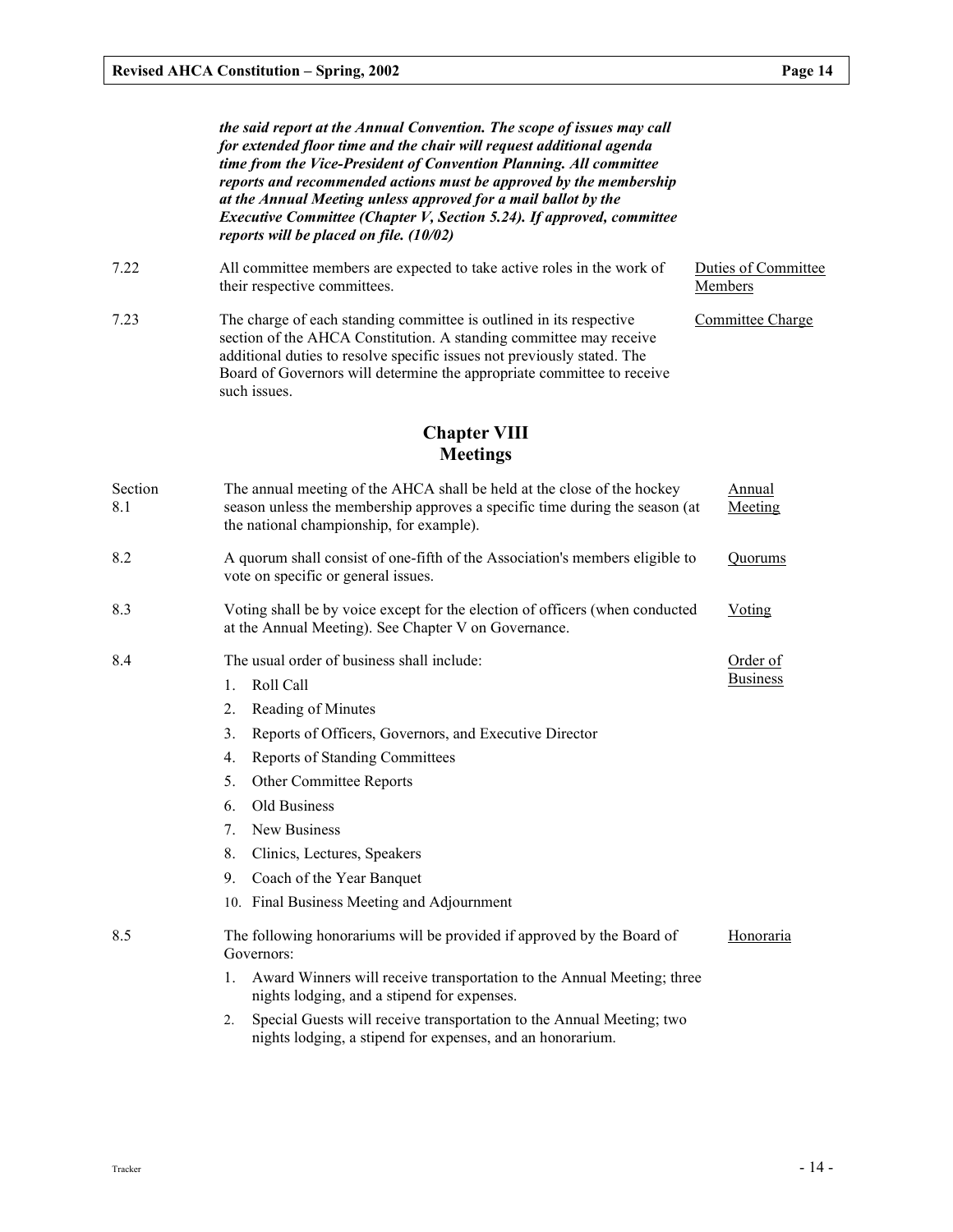## American Hockey Coaches Association

Standing Committees

## REVISED 4/2002

## (Subject To Additions)

AWARDS COMMITTEE (consists of Chair, 3rd VP, 7 members from the body, 1 of the 7 being an assistant coach, 2 being Division I Men's coaches, 1 being a Division I Women's coach, 2 being Division III Men's coaches, 1 being a Division III Women's coach, East-West should be considered)

Chair: Bill Kangas, Williams, 03 —— Kevin Sneddon, Union, 3rd VP; NEED, Division 1 West Head Coach, 07 NEED, Division 3 Women's West Head Coach, 07, Bob Emery, Plattsburgh, 03; Paul Pooley, Providence, 06; Don Olson, St. Mary's, 06; Jamie Rice, NU, 06, NEED, Division I Women's East Head coach, 07

## CONVENTION PLANNING COMMITTEE (consists of 1st VP, Ex. Director and Treasurer, 2 Board members, 5 other members from the body, 1 of the 5 being an assistant coach and 1 of the 5 being a woman)

Chair: Roger Grillo, Brown, 1st VP —— Joe Bertagna, Ex. Director, Bruce Delventhal, Treasurer, Josh Brandwene, Delaware, 03; Jackie Barto, OSU, 03; Mark Mazzoleni, Harvard, 02; Tom Newton, MSU, 03; John Harrington, St. John's, 02; Brad Willner, St. Cloud, 05; Kevin Sneddon, Union, 05.

#### DIVISION I COMMITTEE (consists of a Chair, 5 members from the body, 1 of 5 must be an assistant coach, 1 of 5 must be a Board member, East-West should be considered)

Chair: Don Lucia, Minnesota, 03 —— Don Cahoon, UMass Amherst, 05; Brian Cavanaugh, Canisius, 05; Blaise MacDonald, UMass Lowell, 06; Brian McCloskey, UNH, 05; Scott Owens, CC, 06.

## DIVISION II-III COMMITTEE (consists of a Chair, 5 members from the body, 1 of 5 must be an assistant coach, 1 of 5 must be a Board member, East-West should be considered)

Chair: Tim Coghlin, St. Norbert, 04 —— Mike Schwartz, Augsburg, 05; Kevin Houle, Plattsburgh, 05; Bill Bowes, Wentworth, 06; Phil Grady, Hamilton, 05; Dan Stauber, WI-Superior, 07.

## ETHICS COMMITTEE (consists of President and AHCA officers

Chair: Jim Tortorella, Colby (\*\*Executive Committee — the AHCA Officers—)

## LEGISLATIVE COMMITTEE (consists of Co-Chairs, 1 chair being the Ex. Director, 4 members from the body, 1 of the 4 must be a Division II, III representative, 1 of the 4 must be an assistant coach.

Chairs: Bob Deraney, Providence, 04, Joe Bertagna, Ex. Director, —— Paul Pearl, Holy Cross 06; Steve Hagwell, ECAC, 06; Tom Anastos, CCHA, 06; Frank O'Brien, WI-Stevens Point, 06.

## RULES RECOMMENDATION COMMITTEE (consists of a Chair being from the board, 6 being from the body. 1 of 6 being an assistant coach, Division II-III, East-West should be represented.

Chair: Scott Paluch, BC, 04 —— Laura Halldorson, Minnesota, 05; Mike McShane, Norwich, 04; Al MacCormack, Lebanon Valley, 06; Bob Deraney, PC, 06; Ken Taylor, MAAC, 05; Ron Mason, MSU, 02.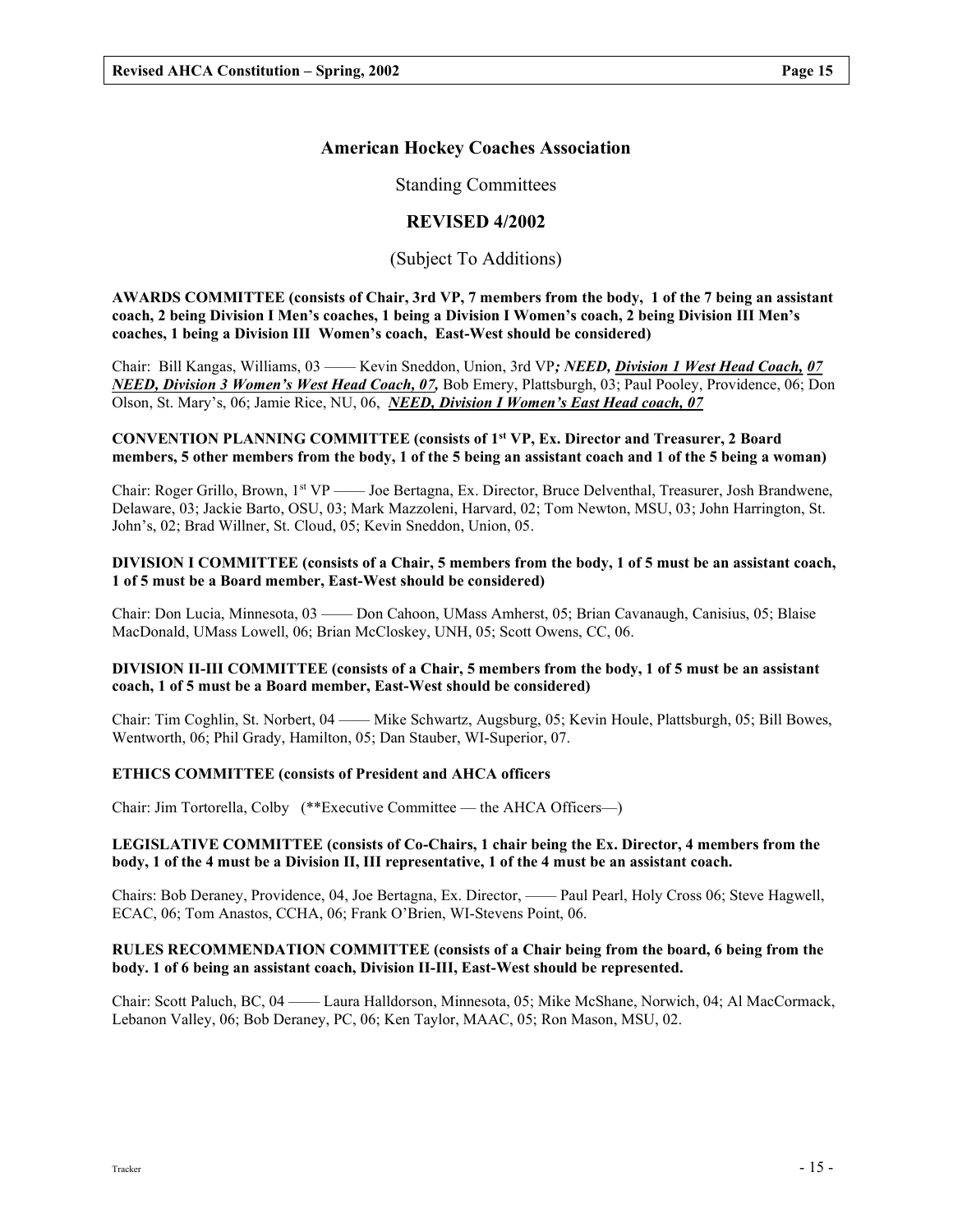## SPONSORSHIP/ EXHIBITOR LIAISON COMMITTEE (consists of a Chair being the Ex. Director, 2<sup>nd</sup> Vice President, 6 being from the body, 1 of 6 being an assistant coach.)

Chair: Joe Bertagna, Ex. Director, —— Scott Sandlin, Minnesota –Duluth, 2nd VP, Bruce Marshall, UConn, 05; Joe Battista, Penn State, 04; Val Belmonte, Union, 05; Ron Mason, MSU, 02; Dave Poulin, Notre Dame, 04; Mel Pearson, Michigan, 05.

## WOMEN'S COMMITTEE (consists of a Chair being from the board, 5 being from the body, East-West should be represented)

Chair: Jackie Barto, 03 —— Jeff Kampersal, Princeton, 04; Jill Pohtilla, Augsburg, 03; Donna Wright, Wesleyan, 04; Mike Sisti, Mercyhurst, 05.

## MEMBERSHIP COMMITTEE (consists of a Chair being the  $3<sup>rd</sup>$  Vice President, 6 being from the body, 1 of 6 being an assistant coach, Division II-III, East-West should be represented)

Chair: Mike Kemp, UNO, 3rd VP —— Scott Borek, New England College, 06; Bob Gaudet, Dartmouth, 06 Mark Tabrum, USA Hockey, 06, Tim Taylor, Yale, 06, Tom Serratore, Bemidji State, 06, Ken Martel, USA Hockey, 06.

## WEB SITE AND TECHNOLOGY COMMITTEE (consists of a Chair from the board, 6 being from the body, all assistant coaches, Division II-III, East-West should be represented)

Chair: Brian Dickinson, Brockport State, 04 —— David McAuliffe, MSU, 05; David Berard, Providence College, 05; Ken Rausch, UML, 05; Willie Mitchell, Wayne State, 05, David Cataruzolo, Trinity, 05; Dan Parkhurst, Sportdesigns.com, 05.

## American Hockey Coaches Association

Standing Committees

## REVISED 10/2002

## (Subject To Additions)

AWARDS COMMITTEE (consists of Chair, 3rd VP, 7 members from the body, 1 of the 7 being an assistant coach, 2 being Division I Men's coaches, 1 being a Division I Women's coach, 2 being Division III Men's coaches, 1 being a Division III Women's coach, East-West should be considered)

Chair: Bill Kangas, Williams, 03 —— Kevin Sneddon, Union, 3rd VP; Craig Dahl, St. Cloud State, 07; Susie Bellizzi, Lake Forest 07; Bob Emery, Plattsburgh, 03; Paul Pooley, Providence, 06; Don Olson, St. Mary's, 06; Jamie Rice, NU, 06, Bob Deraney, Providence, 07

#### CONVENTION PLANNING COMMITTEE (consists of 1<sup>st</sup> VP, Ex. Director and Treasurer, 2 Board members, 5 other members from the body, 1 of the 5 being an assistant coach and 1 of the 5 being a woman)

Chair: Scott Sandelin, 1<sup>st</sup> VP —— Joe Bertagna, Ex. Director, Bruce Delventhal, Treasurer, *NEED ACHA Board* representative, 05; Jackie Barto, OSU, 03; Mike McShane, Norwich, 07; Tom Newton, MSU, 03; NEED Division 3 West Head Coach, 07; Brad Wilner, St. Cloud, 05; Kevin Sneddon, Union, 05.

## DIVISION I COMMITTEE (consists of a Chair, 5 members from the body, 1 of 5 must be an assistant coach, 1 of 5 must be a Board member, East-West should be considered)

Chair: Don Lucia, Minnesota, 03 —— Don Cahoon, UMass Amherst, 05; Brian Cavanaugh, Canisius, 05; Blaise MacDonald, UMass Lowell, 06; Scott Owens, CC, 06: Rick Gotkin, Mercyhurst, 07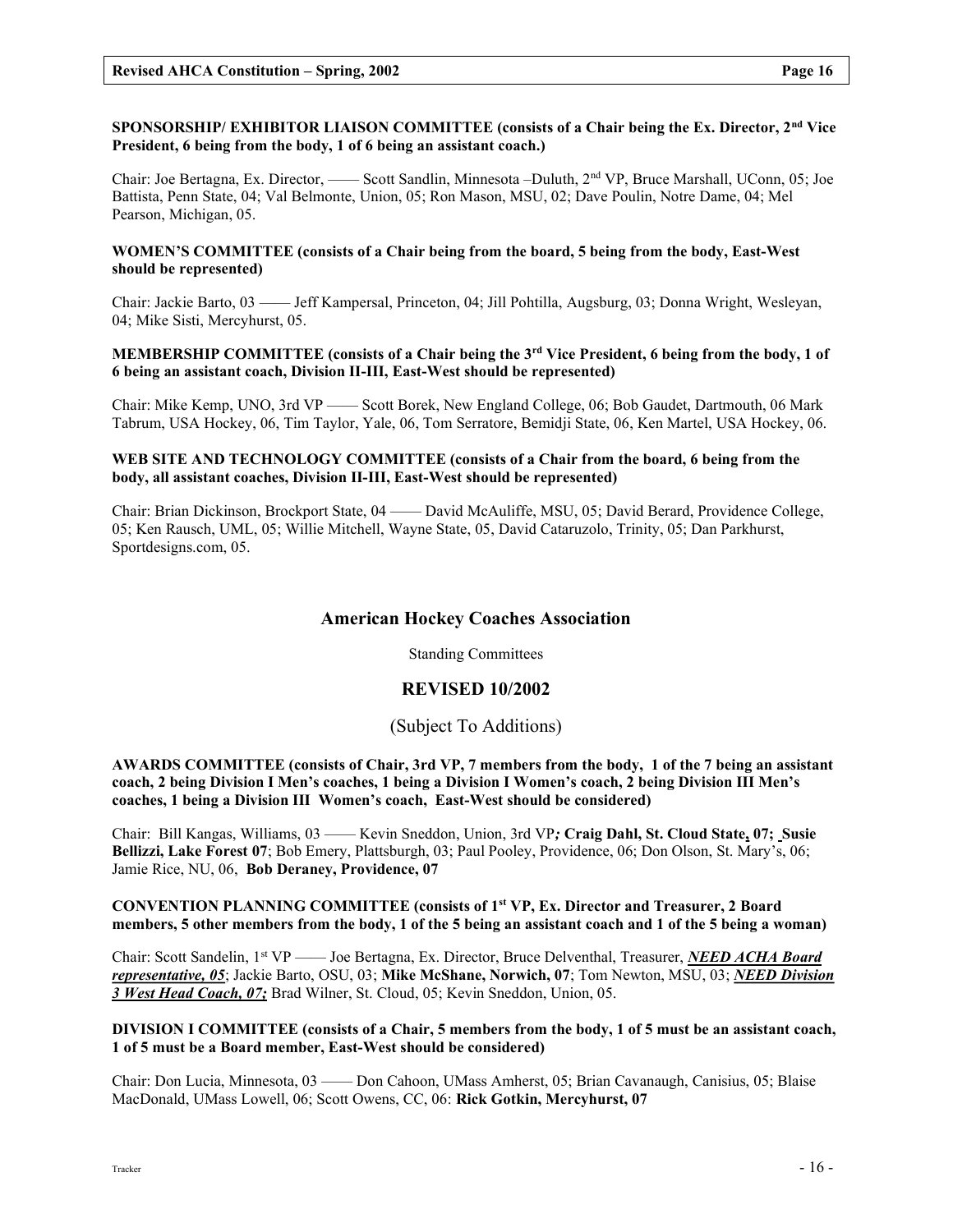## DIVISION II-III COMMITTEE (consists of a Chair, 5 members from the body, 1 of 5 must be an assistant coach, 1 of 5 must be a Board member, East-West should be considered)

Chair: Tim Coghlin, St. Norbert, 04 —— Mike Schwartz, Augsburg, 05; Kevin Houle, Plattsburgh, 05; Bill Bowes, Wentworth, 06; Phil Grady, Hamilton, 05; Dan Stauber, WI-Superior, 07.

#### ETHICS COMMITTEE (consists of President and AHCA officers

Chair: Roger Grillo, President (\*\*Executive Committee — the AHCA Officers—)

## LEGISLATIVE COMMITTEE (consists of Co-Chairs, 1 chair being the Ex. Director, 4 members from the body, 1 of the 4 must be a Division II, III representative, 1 of the 4 must be an assistant coach.

Chairs: Bob Deraney, Providence, 04, Joe Bertagna, Ex. Director, —— Paul Pearl, Holy Cross 06; Steve Hagwell, ECAC, 06; Tom Anastos, CCHA, 06; Frank O'Brien, WI-Stevens Point, 06.

#### RULES RECOMMENDATION COMMITTEE (consists of a Chair being from the board, 6 being from the body. 1 of 6 being an assistant coach, Division II-III, East-West should be represented.

Chair: Scott Paluch, BC, 04 —— Laura Halldorson, Minnesota, 05; Mike McShane, Norwich, 04; Al MacCormack, Lebanon Valley, 06; Bob Deraney, PC, 06; Ken Taylor, MAAC, 05; Enrico Blaise, Miami University, 07.

#### SPONSORSHIP/ EXHIBITOR LIAISON COMMITTEE (consists of a Chair being the Ex. Director, 2<sup>nd</sup> Vice President, 6 being from the body, 1 of 6 being an assistant coach.)

Chair: Joe Bertagna, Ex. Director, —— Mike Kemp, UNO, 2nd VP, Bruce Marshall, UConn, 05; Joe Battista, Penn State, 04; Val Belmonte, Union, 05; Bill Bowes, Wentworth 07; Dave Poulin, Notre Dame, 04; Mel Pearson, Michigan, 05.

## WOMEN'S COMMITTEE (consists of a Chair being from the board, 5 being from the body, East-West should be represented)

Chair: Jackie Barto, 03 —— Jeff Kampersal, Princeton, 04; Jill Pohtilla, Augsburg, 03; Donna Wright, Wesleyan, 04; Mike Sisti, Mercyhurst, 05.

## MEMBERSHIP COMMITTEE (consists of a Chair being the 3<sup>rd</sup> Vice President, 6 being from the body, 1 of 6 being an assistant coach, Division II-III, East-West should be represented)

Chair: Kevin Sneddon, Union, 3rd VP —— Scott Borek, UNH, 06; Bob Gaudet, Dartmouth, 06 Mark Tabrum, USA Hockey, 06, Tim Taylor, Yale, 06, Tom Serratore, Bemidji State, 06, Ken Martel, USA Hockey, 06.

## WEB SITE AND TECHNOLOGY COMMITTEE (consists of a Chair from the board, 6 being from the body, all assistant coaches, Division II-III, East-West should be represented)

Chair: Brian Dickinson, Brockport State, 04 —— David McAuliffe, MSU, 05; David Berard, Providence College, 05; Ken Rausch, UML, 05; Willie Mitchell, Wayne State, 05, David Cataruzolo, Trinity, 05; Bruce Wolanin, Yale, 07.

## FOUNDATION COMMITTEE (consists of a Chair being theAHCA Executive Director, AHCA Treasurer, AHCA President, AHCA Past President, other members will be determined upon completion of the foundation's by-laws.)

Chair: Joe Bertagna, Ex. Director, —— Roger Grillo, President, Jim Tortorella, Past President, Bruce Delventhal, Treasurer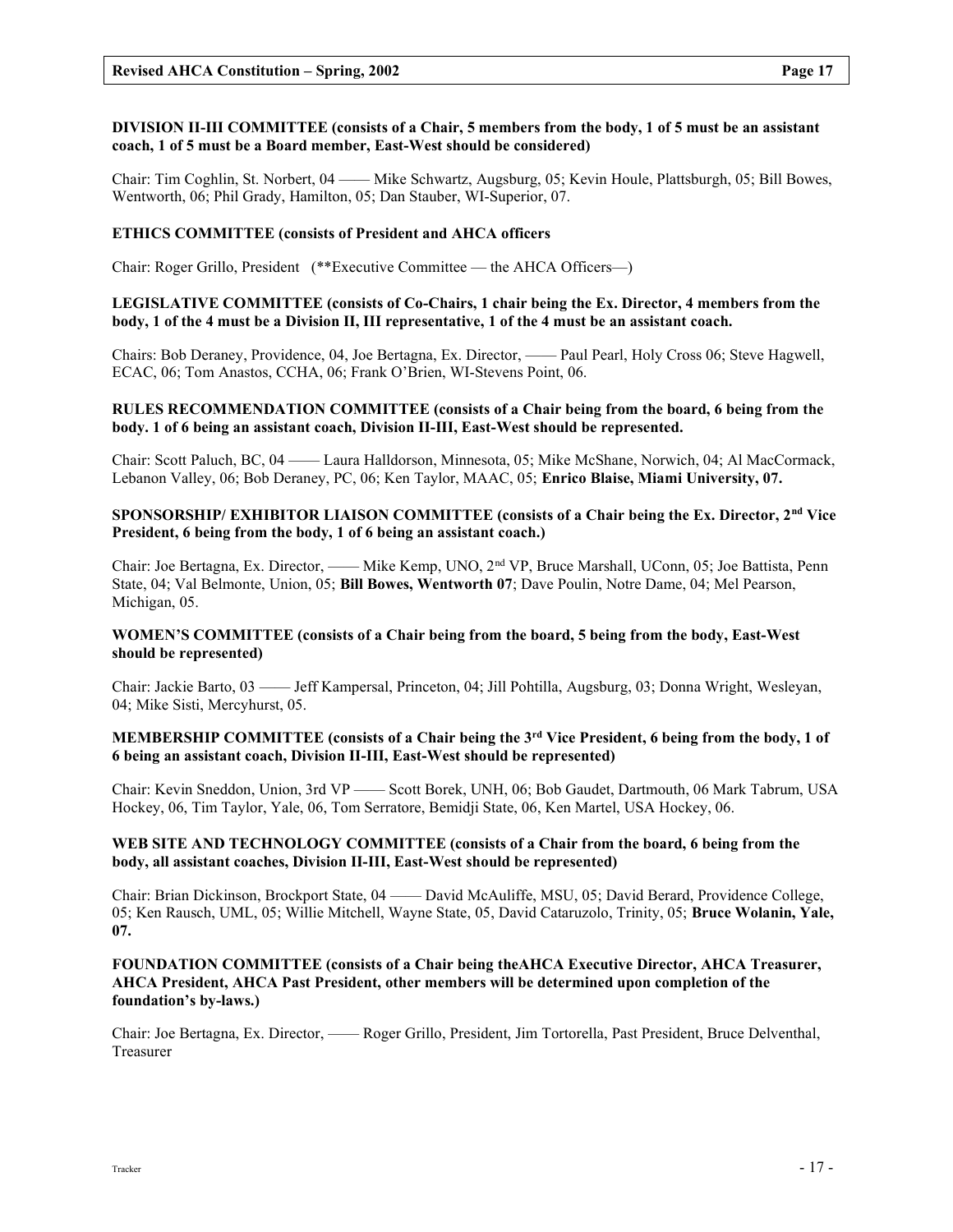## HIGH SCHOOL-AMATEUR COMMITTEE (consists of a chair, and five additional members)

Chair: Mark Tabrum, Director of Coaching USA Hockey, ——Dan Shine, Massachusetts, Paul Cannata, Massachusetts, Billy Switaj, Ohio, Kevin McLaughlin, Director of Youth Ice Hockey, USA Hockey, Carey Eades, Minnesota

## Appendix A Due Structure

## 2001-2002

- Active, College Men's Division 1: \$315 per staff (4/02)
- Active, College Men's Division 11-111 Staff: \$185 (4/02)
- Active, College Women's Staff: Division 1: \$150, Division 111 \$125 (4/02)
- Active, Non-College, Professional: \$75 (4/02)
- Allied:  $$75 (4/02)$
- Amateur/Youth/High School: \$15 (4/02)
- Honorary & Volunteer: N/C

\*There is a \$100.00(\$75.00 ACHA members) charge to attend the annual AHCA Convention before April 1st. \$125.00 after April 1st (4/02)

## 2002-2003

- Active, College Men's Division 1: \$315 per staff (4/02)
- Active, Men's Division 11-111 Staff: \$185 (4/02)
- Active, Women's Staff: Division 1: \$150, Division 111 \$125 (4/02)
- Active, Non-College, Professional: \$75 (4/02)
- Allied:  $$75 (4/02)$
- Amateur/Youth/High School: \$25 (4/02)
- Honorary & Volunteer: N/C

\*There is a \$100.00(\$75.00 ACHA members) charge to attend the annual AHCA Convention before April 1st. \$125.00 after April 1st (4/02)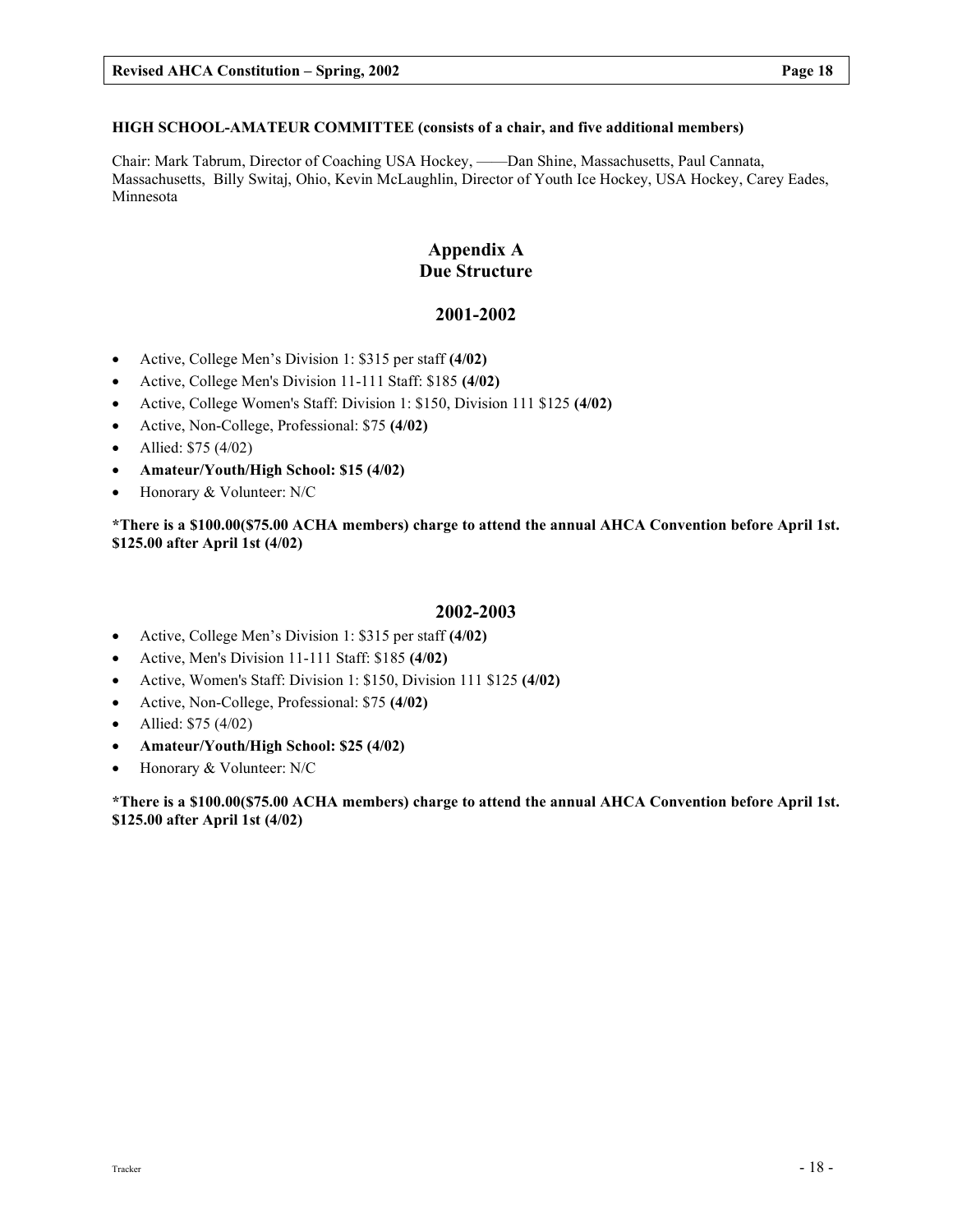# Appendix B

# Executive Director and Officers Stipinds and Salaries

## 2002

| Executive Director | \$21,000.00 |
|--------------------|-------------|
| President          | \$700.00    |

1st Vice President \$700.00

Treasurer \$9,000.00

Secretary\* \$8,400.00

\*(Secretary to Executive Director and Treasurer)

## 2003

| \$22,500.00 |
|-------------|
| \$700.00    |
| \$700.00    |
| \$9,000.00  |
| \$8,820.00  |
|             |

\*(Secretary to Executive Director and Treasurer)

## 2004

| <b>Executive Director</b> | \$24.000.00 |
|---------------------------|-------------|
| <b>President</b>          | \$1500.00   |
| <i>Vice Presidents</i>    | \$1000.00   |
| <b>Treasurer</b>          | \$9,000.00  |
| Secretary*                | \$8,820.00  |

\*(Secretary to Executive Director and Treasurer)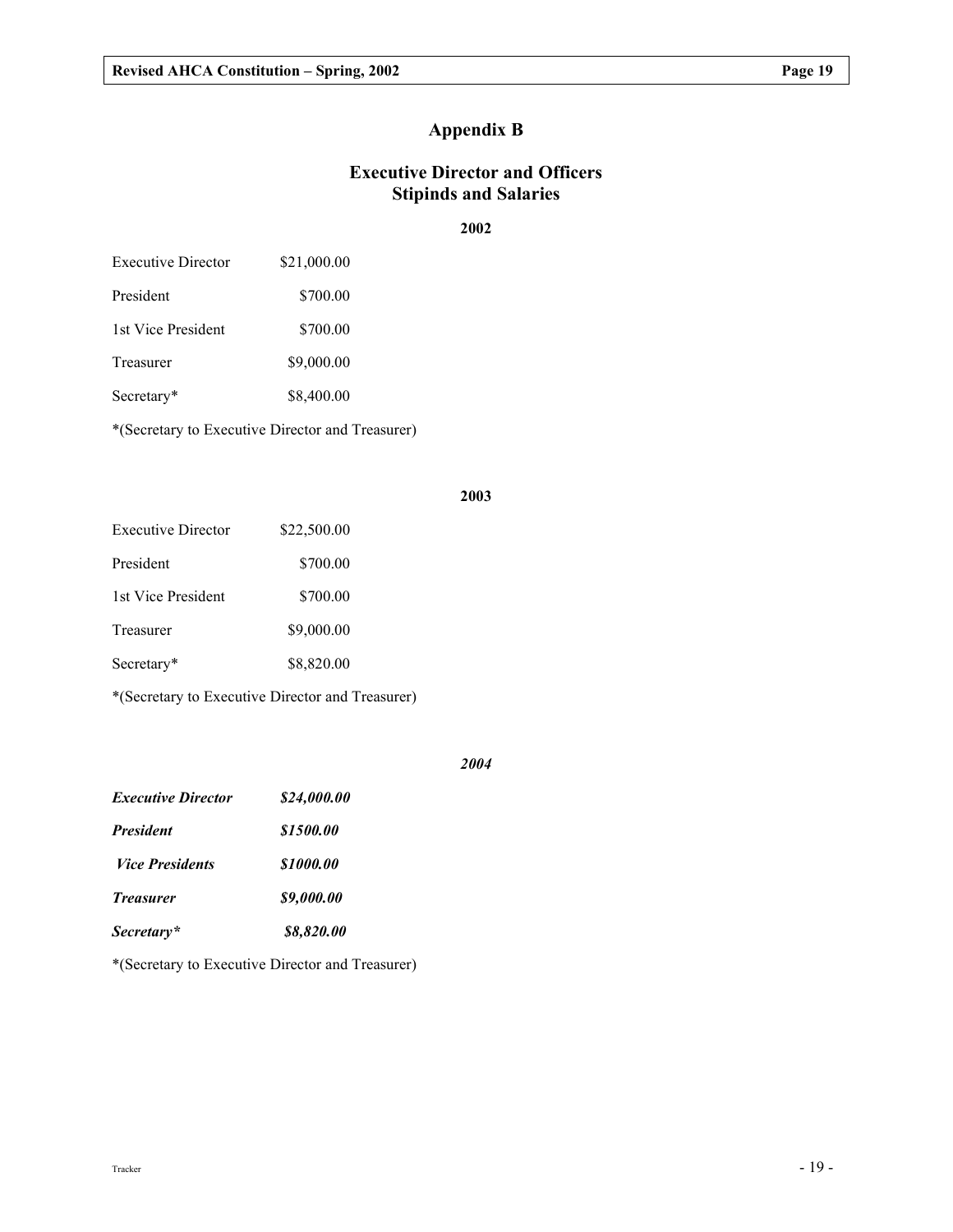## Awards Procedures

## 2002-03 Time Line for the Annual Awards:

Mid-April, Major Awards, recommendations requested

May 8, date request for 2002-03 All-League information (COTY and teams); begin

Coordinating with conference commissioners and SID's.

Women's Division III: Tuesday, March 4, 2003

Men's Division III: Tuesday, March 11, 2003

Women's Division I: Wednesday, March 12, 2003

Men's Division I: Tuesday, March 25, 2003

Mid-July, Major Awards, recommendations requested

First Week of September, Assistant Coach updates e-mails and faxes nationally

Mid-September, Major Awards, recommendations requested, include retired coaches

Mid-November, Major Awards, recommendations requested

December 15, Deadline for Major Award Nominations

December 15-January 1, E-mail all committee members with all nominees

January 7, Major Awards Conference Call; Major awards voted on and decided

January 25, DIII Women and Men Player of the Year Nomination Form sent out

February 15, DIII Women and Men Player of Year Nominating Forms due

March 4, Women's Division III All-League Awards to Chair

March 5, Women's DIII All-American Ballots sent out

March 11, Men's Division III All-League Awards to Chair

March 11, Women's DIII All-American collected and counted

March 11, Women's DIII All-Americans sent to Executive Director and President

March 11, Women's DIII National Player of the Year sent to the Executive Director and President

March 12, 2003: Women's Division I All-League Awards to Chair

March 12, Men's DIII All-American Ballots sent out

March 12, Women's DI All-American Ballots sent out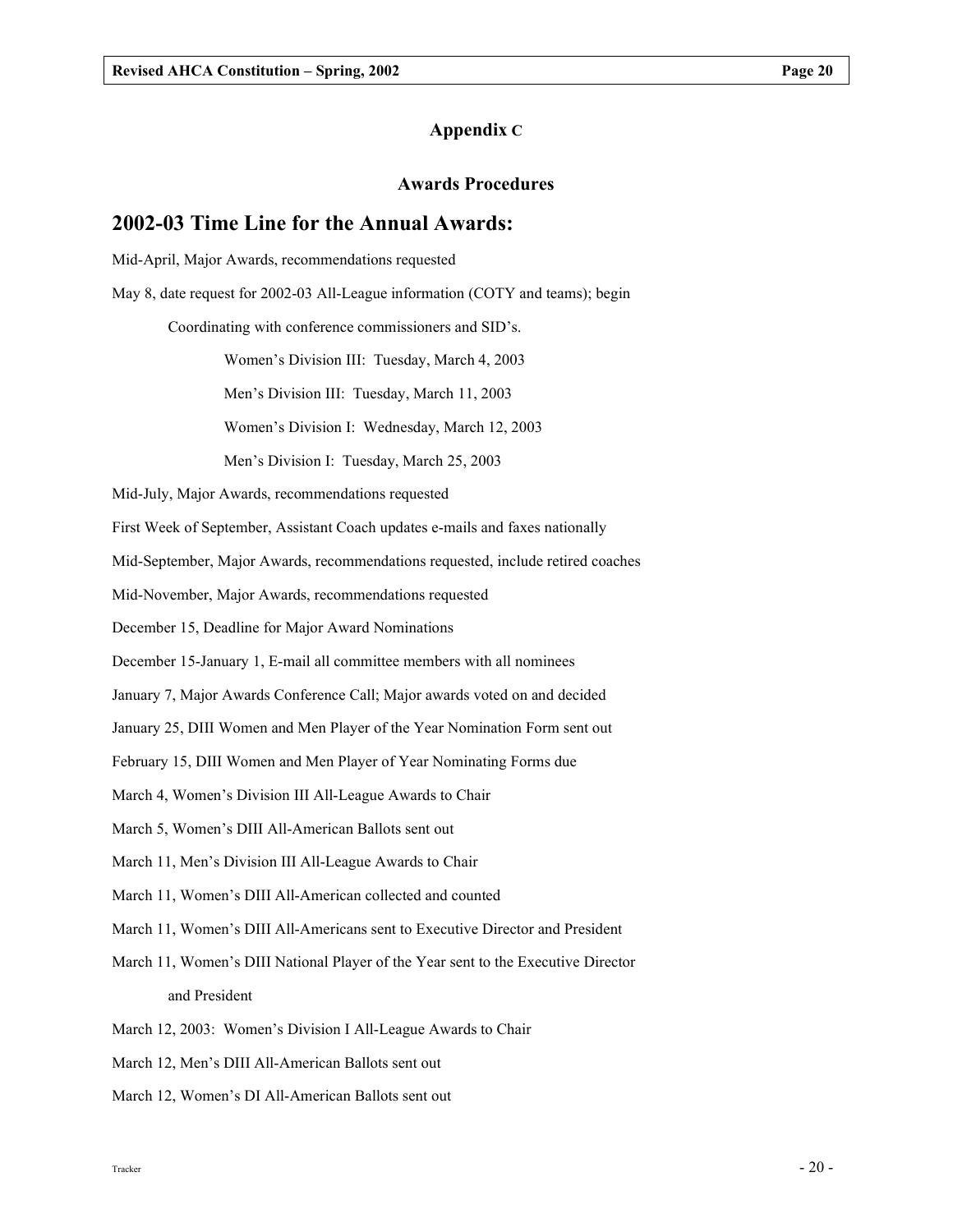- March 18, Women's DIII Ballot #1 COTY sent out
- March 18, Men's DIII All-American Ballots collected and counted
- March 18, Men's DIII All-Americans sent to Executive Director and President
- March 18, Women's DI All-American Ballots collected and counted
- March 18, Women's DI All-Americans sent to Executive Director and President
- March 18, Men's DIII National Player of the Year sent to the Executive Director and President
- March 24, Women's DIII Ballot #1 COTY collected and counted
- March 25, 2003: Men's Division I All-League Awards to Chair
- March 25, Men's DIII Ballot #1 COTY sent out
- March 25, Women's DI Ballot COTY sent out
- March 26, Women's DIII Finalist Ballot distributed to AHCA Division III body
- March 26, Men's DI All-American Ballots sent out
- March 31, Men's DIII Ballot #1 COTY collected and counted
- April 1, Women's DIII Finalist Ballots COTY collected and counted.
- April 1, Women's DI Ballot COTY collected and counted
- April 1, Men's DI All-American Ballots collected and counted
- April 1, Men's DI All-Americans sent to Executive Director and President
- April 2, Women's DIII National COTY sent to Executive Director and President
- April 2, Men's DIII Finalist Ballot COTY sent out
- April 2, Women's DI National COTY sent to Executive Director and President
- April 8, Men's DIII Finalist Ballots COTY Collected and counted
- April 9, Men's DIII National COTY sent to Executive Director and President
- April 15, Men's DI Ballot COTY sent out
- April 22, Men's DI Ballot COTY collected and counted
- April 23, Men's DI National COTY sent to Executive Director and President

\*\*\*Please note that the Hobey Baker Award Committee and the USA Hockey Foundation will select their respective recipients on their timetable.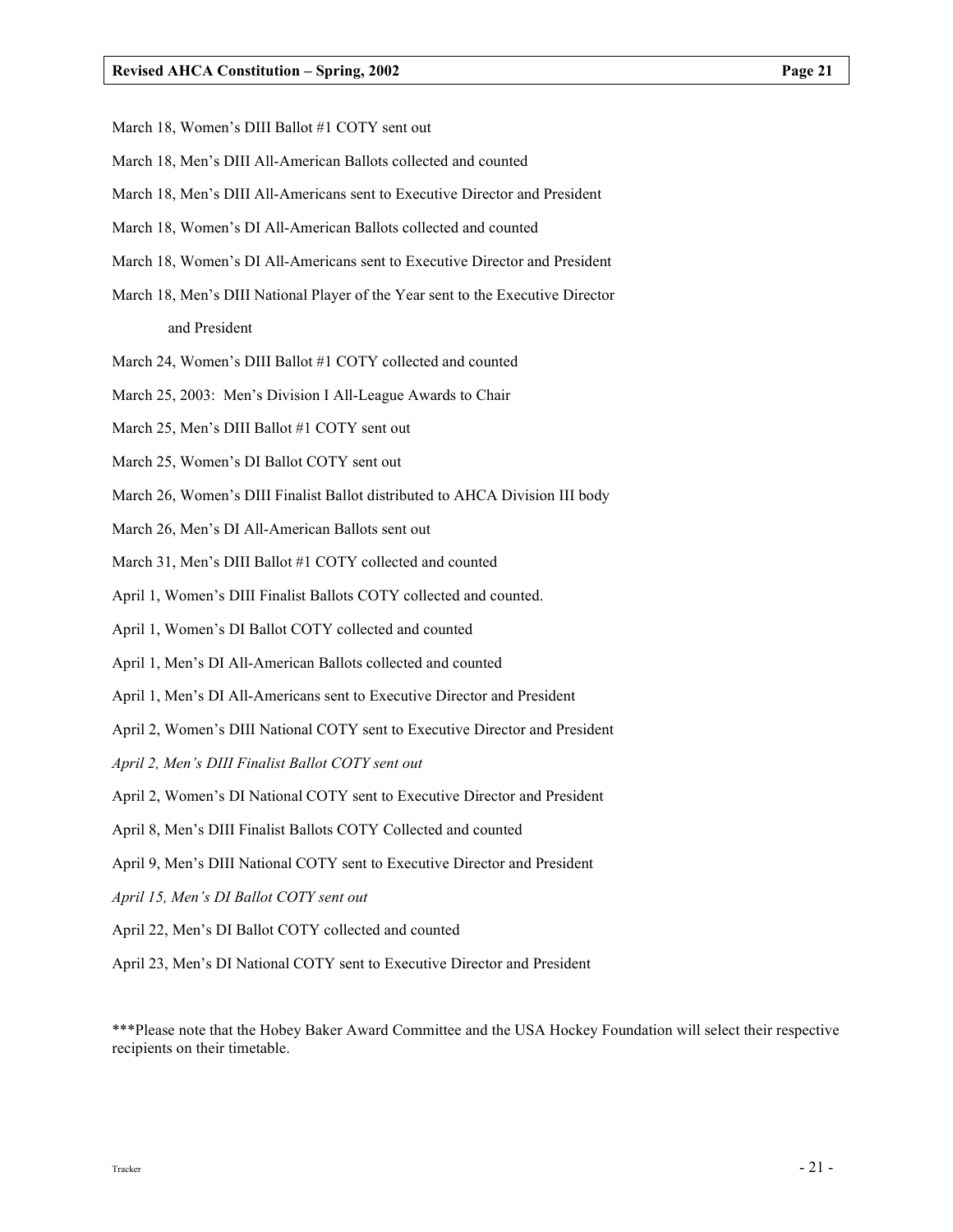#### RESPONSIBILITIES OF THE AWARDS COMMITTEE

Paul Pooley '06: All-Americans Division I East (2 teams)

Bob Daniels, '02: All-Americans Division I West (2 teams)

Bob Emery '03: All-Americans Division III East (2 teams)

Don Olson '06: All-Americans Division III West (2 teams)

\*\*\*All-Americans Division III Woman Coach (new appointment):

Division III East (2 teams) and West (1 team)

\*\*\*All-Americans Division I Woman Coach (new appointment):

Two National Teams

Jamie Rice '06: will assist the Chair in monitoring the calendar and selection process for

COTY, All-Americans, College Players of the year. Jamie will also be responsible for updating the e-mail and fax list in conjunction with the AHCA.

Bill Kangas, '03: Chair, will make sure to receive conference commissioners and SID all-league teams and league COTY, distribute all-league information to the committees. The Chair will develop and coordinate the National COTY balloting process and utilize any member of the committee, if necessary. The Chair will serve as a liaison in answering any questions regarding the All-American, COTY, and Player of the Year selection process. The Chair will also serve as secretary and record-keeper for the committee.

3<sup>rd</sup> Vice President will serve as a liaison with the committee and the AHCA Board.

Executive Director will receive all information from the Awards Committee and disseminate it accordingly, this includes releasing all of the All-Americans, National Players of the Year and COTY Finalists to the SID's responsible for hosting the NCAA Division I and Division III SID's Frozen Four. (The SID must be made known that this information is confidential and will only be communicated at the banquet.) The Director will communicate with the NCAA to place the All-American, Player of the Year, and COTY Finalist on their Frozen Four Annual Banquet Agenda of Evening Events. On the Monday following all Frozen Fours, the Director will send, on AHCA letterhead, congratulations to all coaches of All-Americans and National Players of the Year. The Director will communicate with the Secretary-Treasurer for ordering all awards.

President will receive all of the information.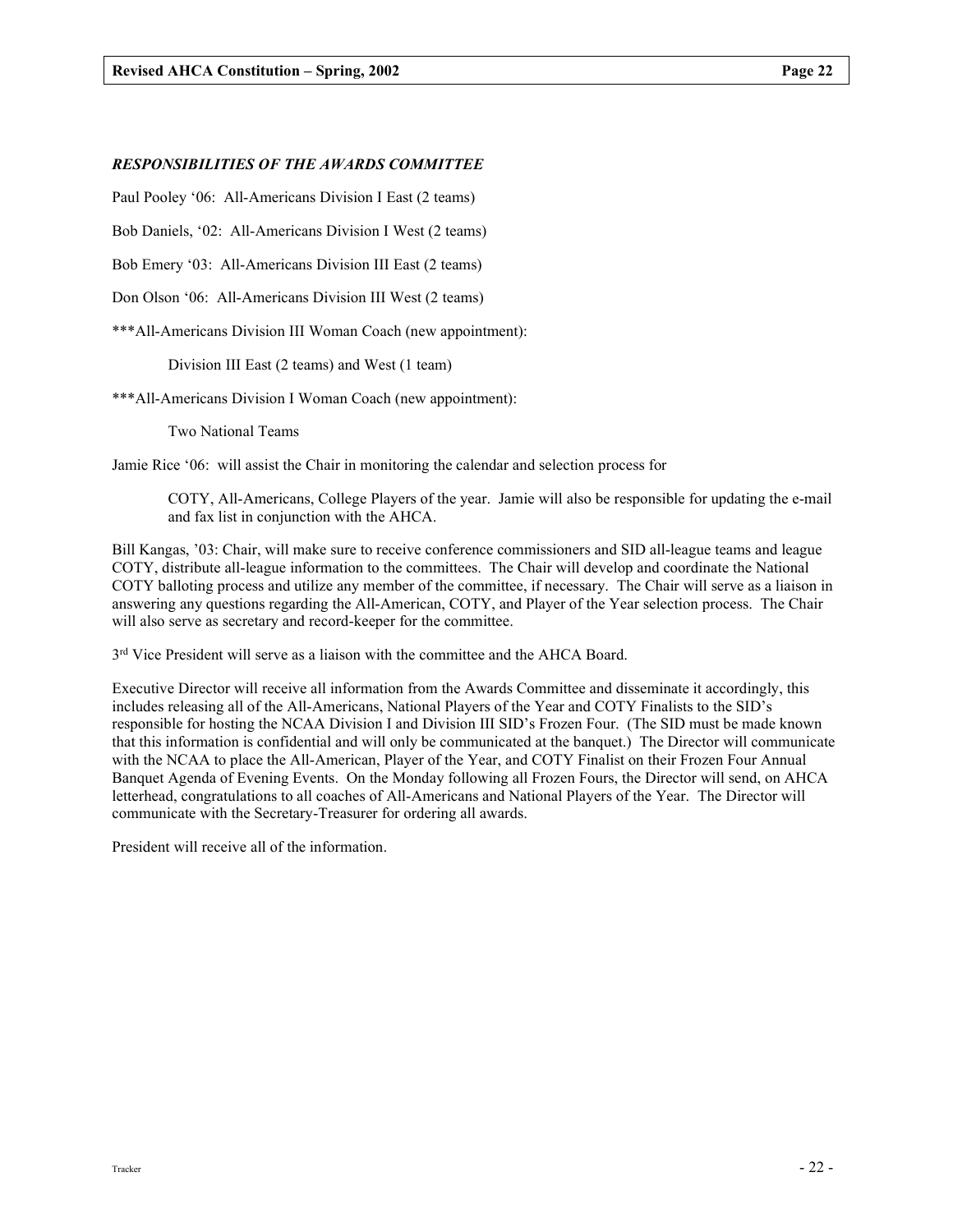# MAJOR AWARDS

## CRITERIA AND DISCUSSION

All Major Awards will be done via e-mail and will be sent to the Division I and III AHCA body. If e-mail is not available, the information will be faxed.

The award nominees and their biographies are to be collected by the committee chair and distributed to the awards committee before their December vote.

The Joe Burke Award is currently the only award that recognizes women's hockey. The nominees for this award will be sent to all Division I and III women's coaches.

The John Mariucci Award, Jim Fullerton Award, John "Snook" Kelley Founders Award, John MacInnes Award, Terry Flanagan Award will be sent to all Division I and III men's coaches.

If the awards committee is discussing an award and there is a question to the background and personality of the award, it is the discretion of the Chair to have someone that knows or knew the named honoree to present this information to the committee, before the committee recommends the winner of the award. That person could speak to the qualities of the person and give insight as to why they were so honored with this award in a name. This information may help define who are appropriate winners, and emphasize the qualities that this person represented. (Therefore, it can be discussed that if an award is presented in someone's name, the recipient should be at least equal to that person in honor and character.) It is the discretion of the awards committee not to give an award out in a given year. This is dependent on the pool of nominees and whether a nominee is better served in receiving this award at a later date. If there is a tie between two nominees, both names can be submitted to the AHCA Board for their final decision.

The AHCA Board will have final approval or disapproval of an award winner.

The AHCA Treasurer and Executive Director will be responsible for ordering the Major Award plaques and trophies.

#### Timeline for the Major Awards

- 1. E-mail all coaches mid-April for awards recommendations and bios.
- 2. E-mail all coaches mid-July for awards recommendations and bios.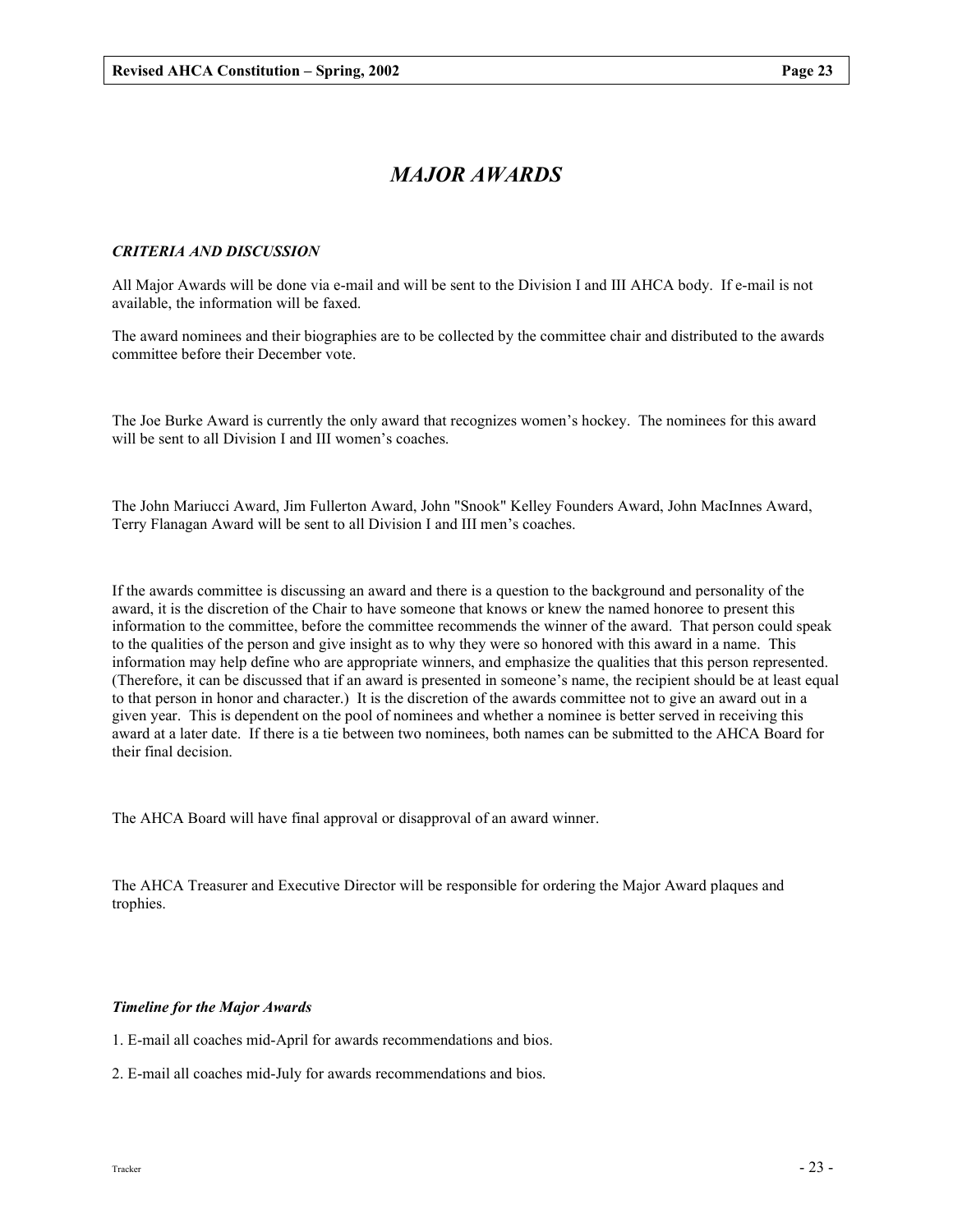3. E-mail all coaches mid-September for awards recommendations and bios. This e-mail should include past and retired coaches. If an e-mail list does not exist, then a special mailing should be sent to this group.

4. E-mail all coaches mid-November for awards recommendations and bios.

5. Deadline for all information: December 15.

6. December 15-January 1: E-mail all committee members with all nominees.

7. An awards conference call will be held on January 7. Major awards voted on and decided. The Awards Committee will recommend the winners of the major awards.

8. The Chair of the Awards Committee will forward the recommended awards recipients to the President and Executive Director. This information will include the correct spelling of the award winner's names and their home addresses.

9. The Chair of the Awards Committee will present the recommended award recipients to the AHCA Board on their January conference call.

## MAJOR AWARDS: FORM SENT TO COACHES

Hello Coach:

As Chair of the AHCA Awards Committee, please read the information below... (If you have a possible candidate for the Major AHCA Awards, please forward them to me.) Each year, we seek nominations from the membership looking to honor potential candidates for our major awards. Please take the time to consider nominating a worthy candidate. At the very bottom of the e-mail are the past recipients of these awards. Thank you for filling out this important information!

Terry Flanagan Award—Recognizing a career body of work as an assistant coach.

Nominee and bio:

John Mariucci Award—Recognizing a career body of work as a secondary school coach.

Nominee and bio:

John "Snooks" Kelley Founders Award—Recognizing a career body of work as a coach in developing hockey in the United States.

Nominee and bio:

John MacInnes Award—Recognizing a career body of work as a coach, with some emphasis on a winning record.

Nominee and bio: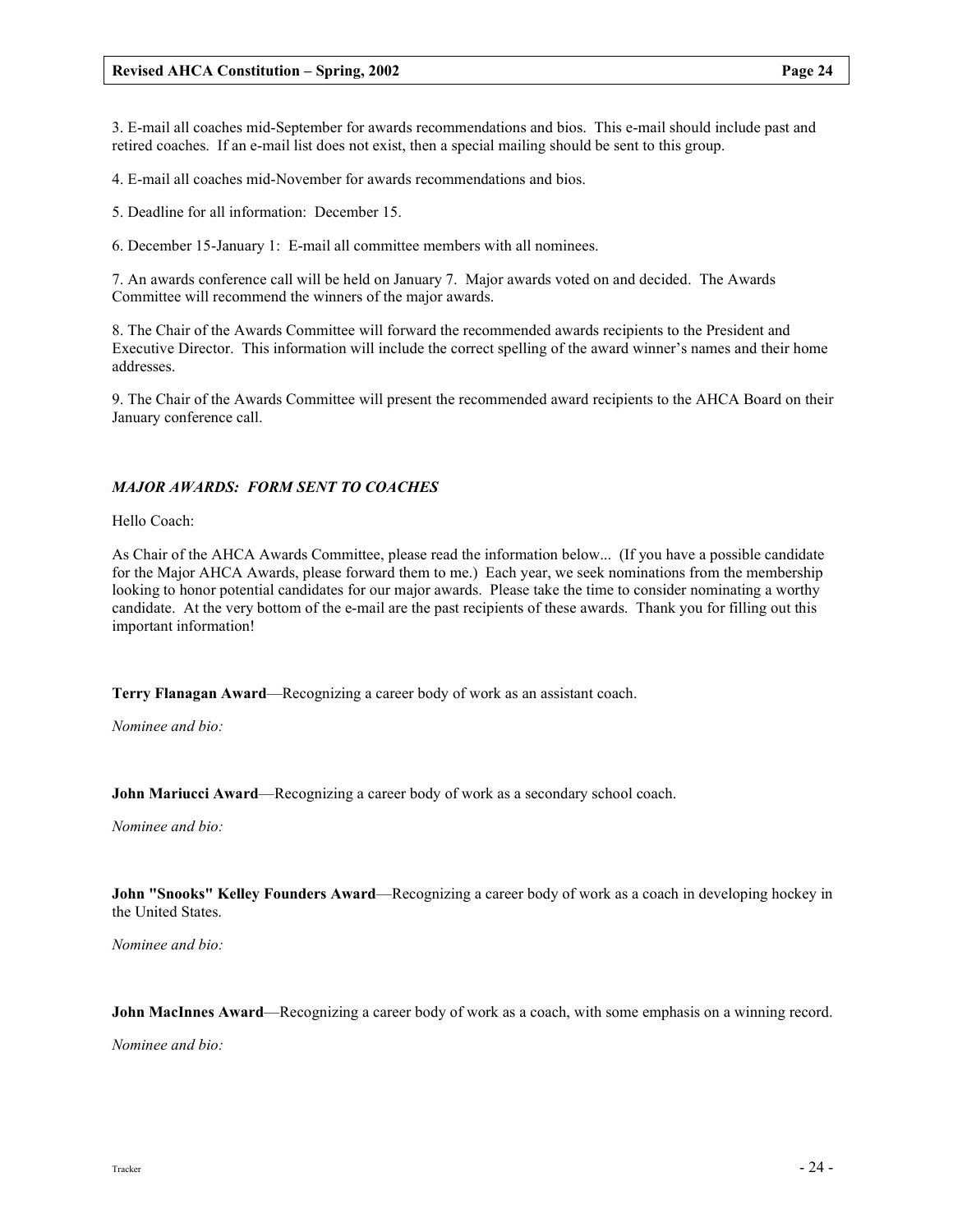Jim Fullerton Award—Recognizing a career body of work of a non-coach (journalist, referee, administrator, etc.)

Nominee and bio:

## CONFERENCE COMMISSIONERS AND SID's

Conference commissioners and SID's are valuable assets to the success of the All-American and COTY Balloting process. Within two weeks following the AHCA Convention, the Awards Committee Chair will submit a written request to the conference commissioners and SID's, indicating the date and time that the awards committee needs their respective All-League and League COTY information. (To maintain consistency within the process, we are requesting that all information be received by noon on the dated needed.) For example, in 2002-03, the date in which both All-League and COTY information needs to be sent from each conference commissioner or SID's to the Awards Committee Chair is as follows:

Women's Division III: Tuesday, March 4, 2003

Men's Division III: Tuesday, March 11, 2003

Women's Division I: Wednesday, March 12, 2003

Men's Division I: Tuesday, March 25, 2003

## ANNOUNCEMENTS OF ALL-AMERICANS AND COACH OF THE YEAR

All-Americans and National Players of the Year for Division I men and women, Division III men and women will be first announced at their respective NCAA Frozen Four banquets. Press releases to the public, as well as to the player's coaches announced to the team, will follow this event. The AHCA Web Page will post the award winners on the Monday following the Frozen Four.

National Coach of the Year Finalists for Division I men and women, Division III men and women will be first announced at their respective NCAA Frozen Four banquets. At the Men's Division I NCAA Frozen Four Banquet, the National Coaches of the Year for Division I women, Division III women, and Division III men will also be announced. Press releases to the public, as well as to the player's coaches announced to the team, will follow this event. In coordination with the Awards Chair and the Executive Director, a member of the awards committee will communicate with the coaches of the All-American recipients immediately following the time of the release (i.e. NCAA Banquet). Any posting of the finalists and award winners on the AHCA Web Page will occur one day following the Frozen Final Four banquet.

The AHCA Secretary-Treasurer will be responsible for ordering the All-American certificates and the National Coach of the Year plaques and/or trophies.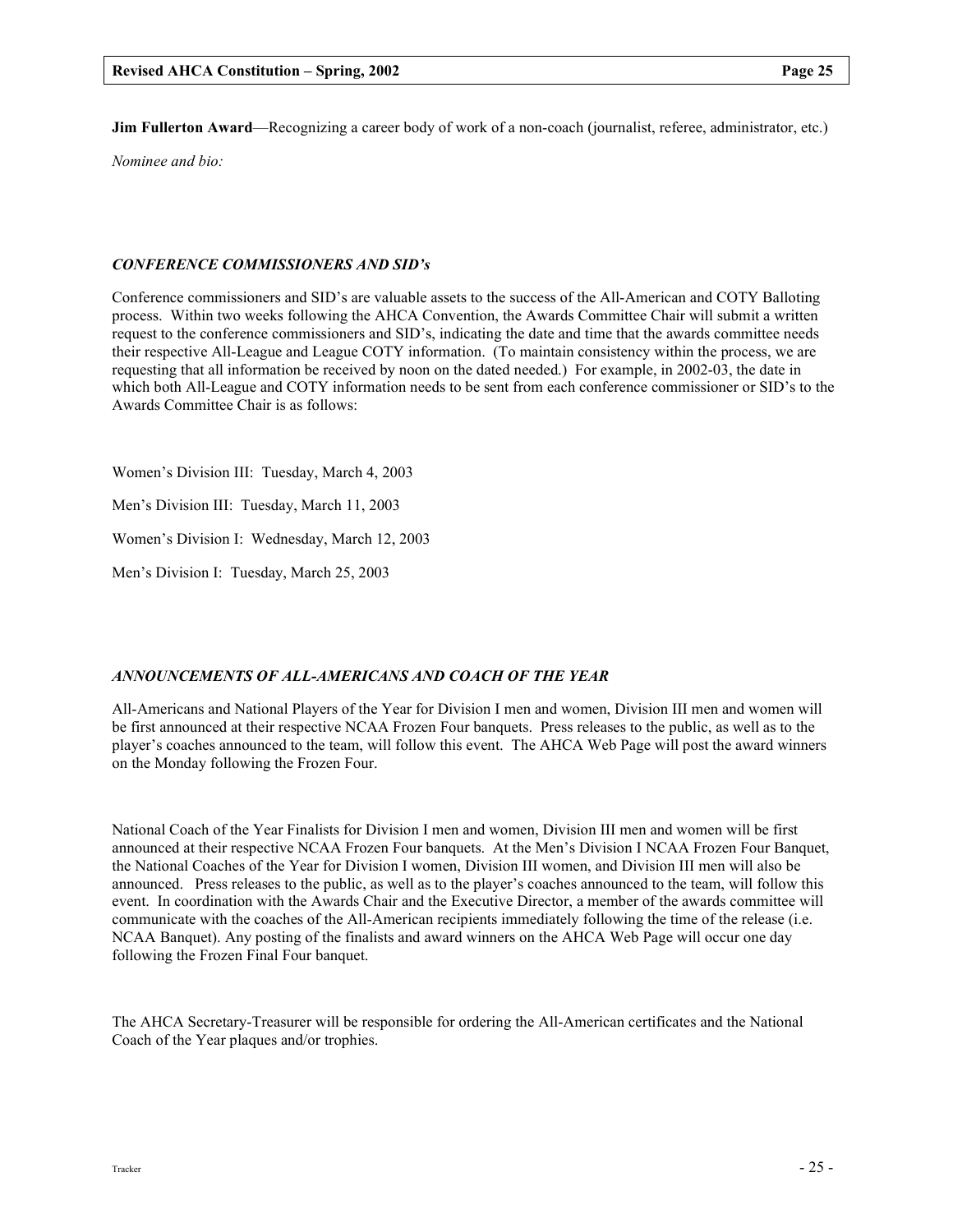## SELECTION PROCESS FOR NATIONAL COACH OF THE YEAR

The Awards Chair will coordinate the selection process with the aid of the Assistant Coach.

Please note: Under the advisement of the Executive Director, the President, the Award Chair, and an appointed committee, an independent team can have its coach placed on the National Coach of the Year Ballot. Criteria for Determining the National Coach of the Year will include.

#### Division I men and women:

- A. PROPOSAL FOR 2003
	- 1. Limit the National COTY Finalists on the BALLOT:
		- a. To be on the ballot, the coach must be a COTY in their respective conferences. If there is a tie, then both coaches will be placed on the ballot.
		- b. All Frozen Four Coaches will be placed on the National Finalist COTY Ballot.
	- 2. Set firm dates for mailing and receiving the National COTY Ballots (see #9).
	- 3. The ballot will only include the name of the coach and their respective schools.
	- 4. Coaches will vote for 4 candidates in order: 1=best, 2=second best, 3, and 4.
	- 5. The point total will include 10 points for #1 vote, 7 points for #2 vote, 5 points for #3, and 3 points for #4.
	- 6. Coaches will be allowed to vote for themselves.
	- 7. Voting will commence on Tuesday following the Frozen Four and will last 7 days. An e-mail reminder will be sent on Friday. (While the entire Division I body will receive the e-mail, only those coaches that have not replied to the ballot will be listed on the e-mail.)
	- 8. All voting will take place via e-mail. If e-mail is not available, the information will be faxed.
	- 9. On Tuesday at 12:00 noon, one week after the ballots were mailed out, the balloting process ceases. (No ballot after noon will be accepted.)
	- 10. The awards person in charge of collecting the ballots will forward all voting results to the Awards Chair.
	- 11. The Awards Chair, if necessary, will convene a separate committee to break any ties or address any discrepancies. During this process, the President and/or the Executive Director will be apprised of any developments.
	- 12. The Awards Chair will forward the information to the Executive Director and President.
	- 13. The Executive Director will forward all information to the Treasurer for ordering plaques and trophies.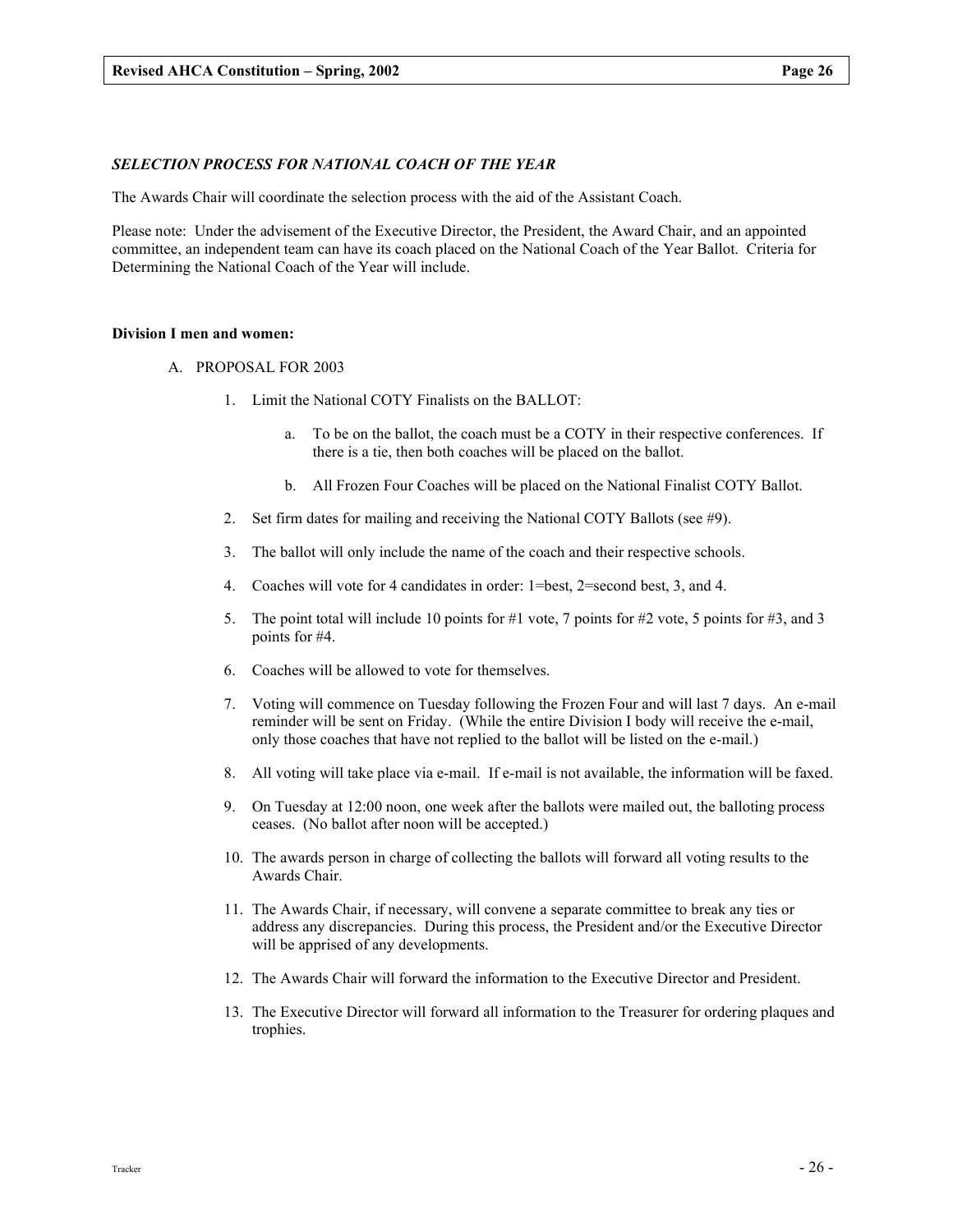- 1. Limit the National COTY Finalist to Conference Coach of the Year.
- 2. TO BE ON THE BALLOT:
	- c. To be on the ballot, the coach must be a COTY in their respective conferences. If there is a tie, then both coaches will be placed on the ballot.
	- d. All Frozen Four Coaches will be placed on the National Finalist COTY Ballot.
- 3. Voting will commence the Tuesday following the Frozen Four, will last two weeks and include two rounds of voting. An e-mail reminder will be sent on Friday. (While the entire Division III body will receive the e-mail, only those coaches that have not replied to the ballot will be listed on the e-mail.)
- 4. All voting will take place via e-mail.
- 5. If e-mail is not available, the information will be faxed.
- 6. Both voting rounds will include ranking 4 candidates in order: 1=best, 2=second best, 3, and 4.
- 7. The point total will include 10 points for #1 vote, 7 points for #2 vote, 5 points for #3, and 3 points for #4.
- 8. Voting Round One: Voting will commence the Tuesday following the Frozen Four and last until noon the following Monday. Ballot One will only include the names of the coaches and their respective schools.
- 9. Voting Round Two (Finalist Ballot): Following the voting count of Monday, the top two coaches from the East and top two from the West will be placed on a finalist ballot, Ballot Two. (At the discretion of the vote tabulator, in conjunction with the committee chair and Executive Director, a third coach can be added from the East providing that the person is close to the second in the voting.)
- 10. The vote tabulator will contact each nominee and school's SID for a short 5-sentence biography describing their accomplishments for that season. The biographies will not cover past seasons or career accomplishments.
- 11. On Wednesday, Ballot Two, including the Four or Five Finalists and their bios, will be emailed to the entire body for a vote. An e-mail reminder will be sent on Friday. (While the entire Division III body will receive the e-mail, only those coaches that have not replied to the ballot will be listed on the e-mail.)
- 12. The following Tuesday, noon the voting will cease. (No ballot after noon will be accepted.)
- 13. The awards person in charge of collecting the ballots will forward all voting results to the Awards Chair.
- 14. The Awards Chair, if necessary, will convene a separate committee to break any ties or address any discrepancies. During this process, the President and/or the Executive Director will be apprised of any developments.
- 15. The Awards Chair will forward the information to the Executive Director and President.
- 16. The Executive Director will forward all information to the Treasurer for ordering plaques and trophies.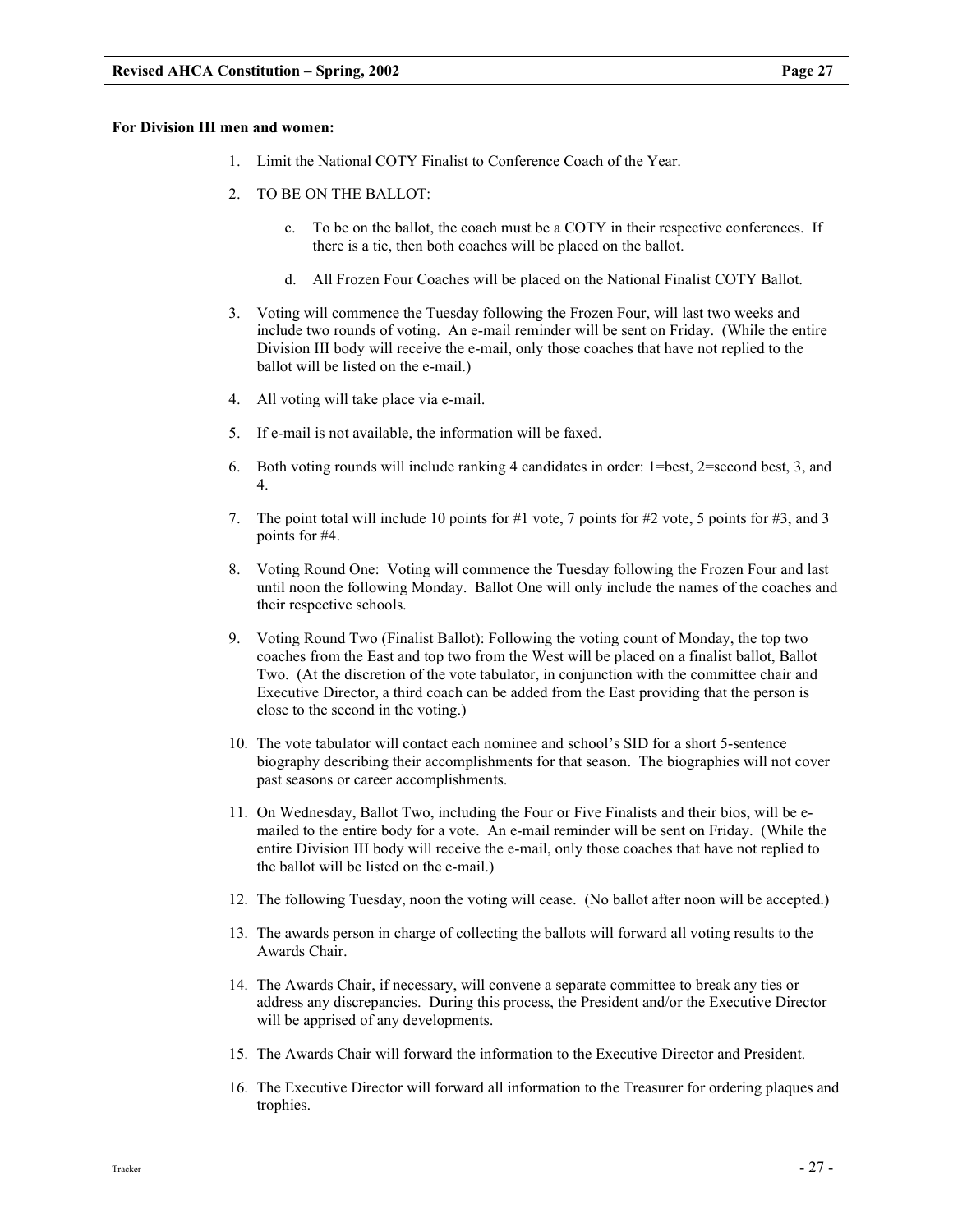National Division III Women's Championship Dates for 2003

First Round (2) - to be completed March 9, 2003 (Friday, Saturday or Sunday)

Semifinals/Final - March 14-15 or March 15-16, 2003 (Friday-Saturday or Saturday-Sunday)

- 1. Tuesday, March 18, Ballot #1 COTY will be sent out to the AHCA body.
- 2. Monday, March 24, Ballot #1 collected and counted.
- 3. Monday and Tuesday, March 24-25, Finalist Bios requested from respective schools and placed on COTY Finalist Ballot #2.
- 4. Wednesday, March 26, Finalist Ballot is distributed to the AHCA Division III body.
- 5. Tuesday, April 1, Ballots due. Collected and counted.
- 6. Wednesday, April 2, Winner, including their biography, and Runner-up(s) will be e-mailed to the Executive Director and the AHCA President.

National Division III Men's Championship Dates for 2003 First Round March 12 (Wednesday) Quarterfinals March 14-15 or March 15-16 (Friday-Saturday or Saturday-Sunday) Semifinals/Final March 21-22 (Friday-Saturday)

- 1. Tuesday, March 25, Ballot #1 COTY will be sent out to the AHCA body.
- 2. Monday, March 31, Ballot #1 collected and counted.
- 3. Monday and Tuesday, March 31 and April 1, Finalist Biographies requested from respective schools and placed on COTY Finalist Ballot #2.
- 4. Wednesday, April 2, Finalist Ballot is distributed to the AHCA Division III body.
- 5. Tuesday, April 8, Ballots due. Collected and counted.
- 6. Wednesday, April 9, Winner, including their biography, and Runner-up(s) will be e-mailed to the Executive Director and the AHCA President.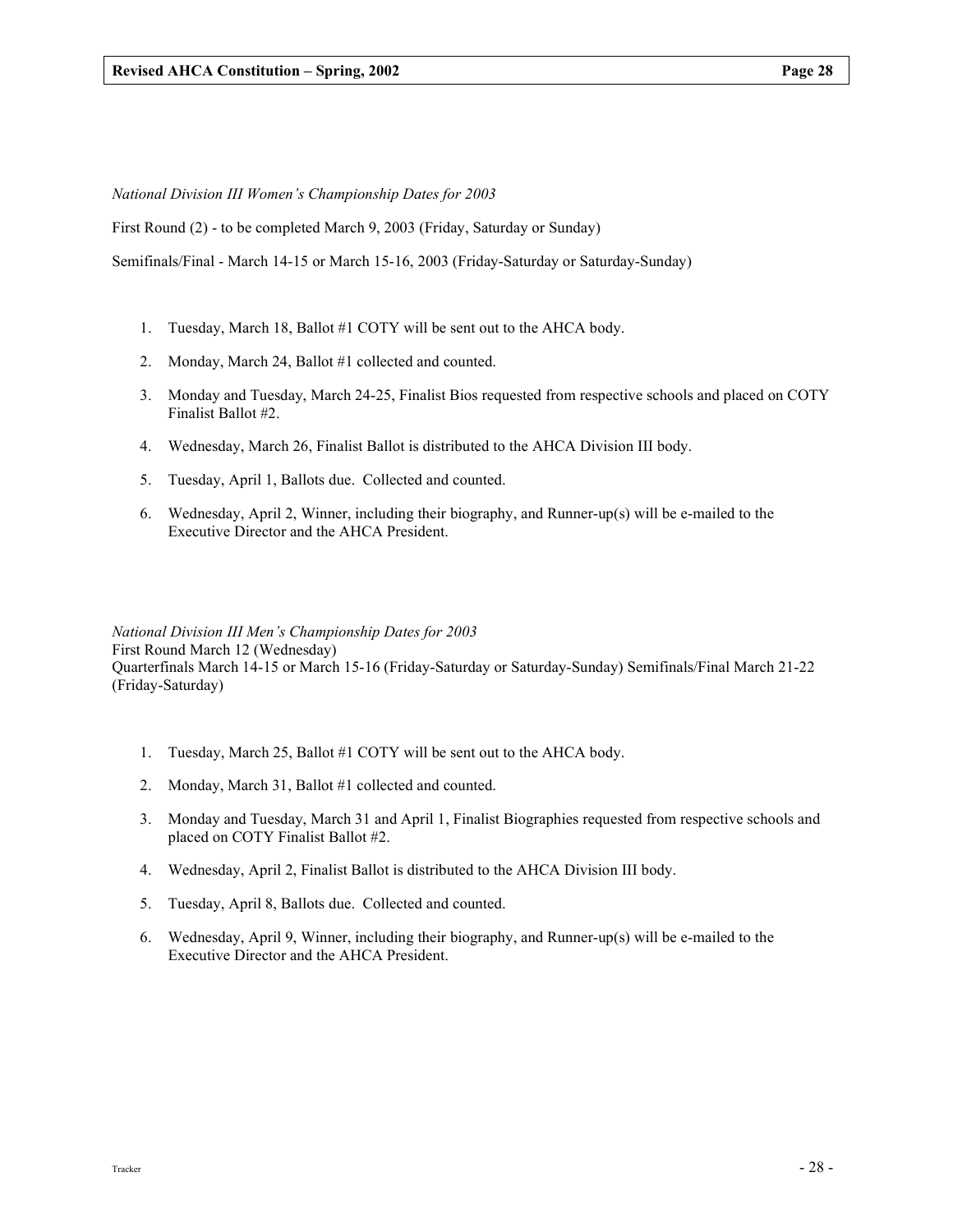#### National Division I Women's Collegiate Championship Dates for 2003

Semifinals/Final - March 21 and 23, 2003 (Friday and Sunday)

- 1. Tuesday, March 25, COTY Ballot is distributed to all Division I coaches.
- 2. Tuesday, April 1, Ballots due: Collected and counted.
- 3. Wednesday, April 2, Winner and runner-up(s) will be e-mailed to the Executive Director and the AHCA President.

## National Division I Men's Collegiate Championship Dates for 2003

Semifinals/Finals - April 10 and 12, 2003 (Thursday and Saturday)

- 1. Tuesday, April 15, COTY Ballot is distributed to all Division I coaches.
- 2. Tuesday, April 22, Ballots due: Collected and counted.
- 3. Wednesday, April 23, Winner and runner-up(s) will be e-mailed to the Executive Director and the AHCA President.

## SELECTION PROCESS FOR ALL-AMERICANS

All ballots will be sent via e-mail. If e-mail is not available, the information will be faxed.

## It is recommended that the All-American Committee use excel software as it will alphabetize and tabulate votes more effectively.

## ALL-AMERICAN AWARDS COMMITTEE

Paul Pooley: Division I East (2 teams)

Bob Daniels: Division I West (2 teams)

Bob Emery: Division III East (2 teams)

Don Olson: Division III West (2 teams)

\*\*\*Division III Woman Coach (new appointment):

Division III East (2 teams) and West (1 team)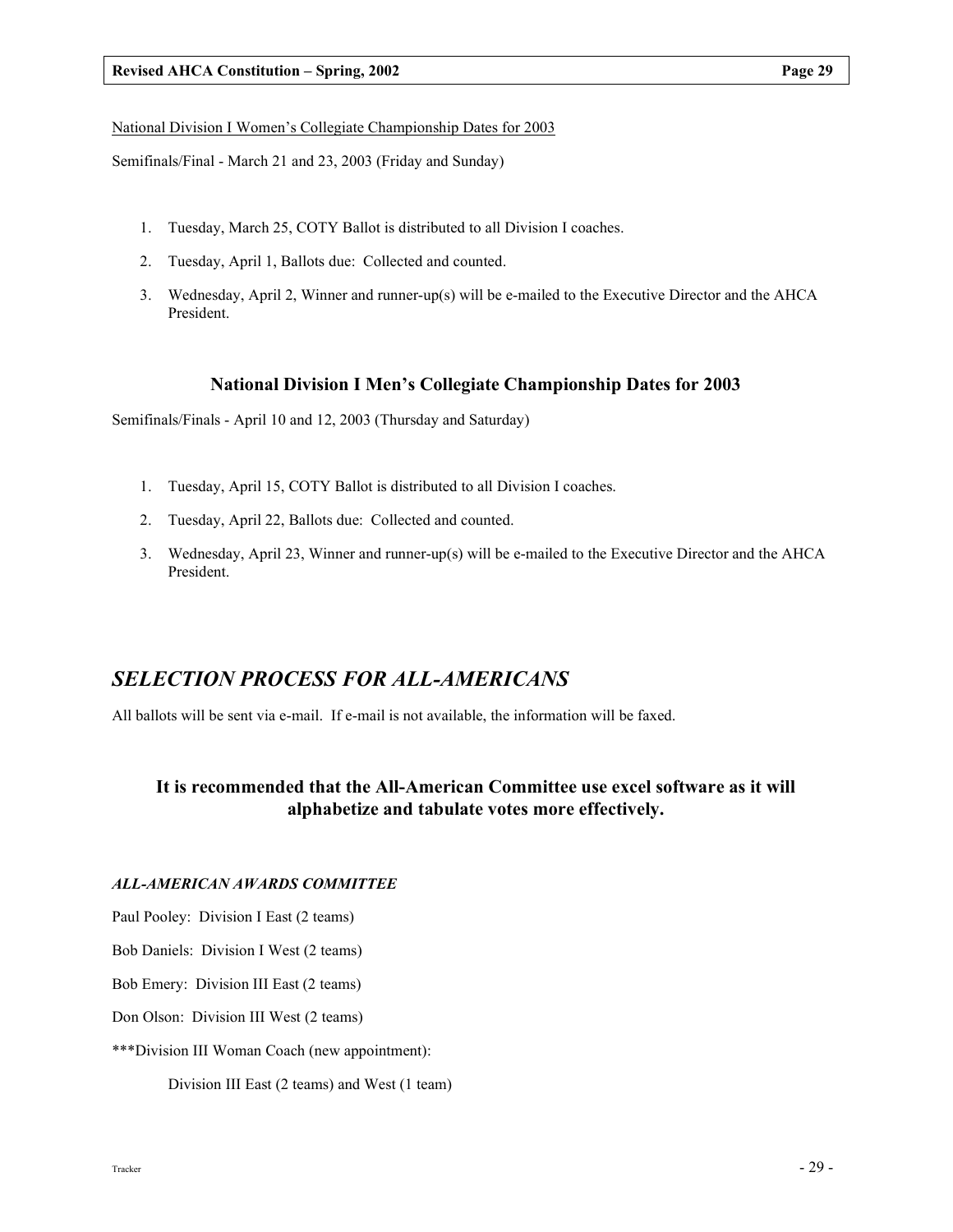\*\*\*Division I Woman Coach (new appointment):

Two National Teams

Jamie Rice: will assist the Chair in monitoring the calendar and selection process.

Bill Kangas, Chair, will make sure to receive conference commissioners and SID all-league teams, then distribute information to the committee. The Chair will serve as a liaison in answering any questions regarding the All-American selection process.

3<sup>rd</sup> Vice President will serve as a liaison with the committee and the AHCA Board.

Executive Director will receive all information from the Awards Committee and disseminate it accordingly; and will communicate with the Treasurer for ordering all awards.

President will receive all of the information.

The AHCA Treasurer and Executive Director will be responsible for ordering the All-American certificates.

## ALL-AMERICAN BALLOT TIMELINE

Below indicates the 6 days that the All-American Ballots will be sent to the college coaches. The first date is the day that our All-American coordinator will be sending out the information of All-American candidates. The second date indicates the latest day that they need to be returned.

Women's Division III:

Wednesday, March 5, 2003, to Tuesday, March 11, 2003

Men's Division III:

Wednesday, March 12, 2003, to Tuesday, March 18, 2003

Women's Division I:

Wednesday, March 12, 2003, to Tuesday, March 18, 2003

Men's Division I:

Wednesday, March 26 to Tuesday, April 1, 2003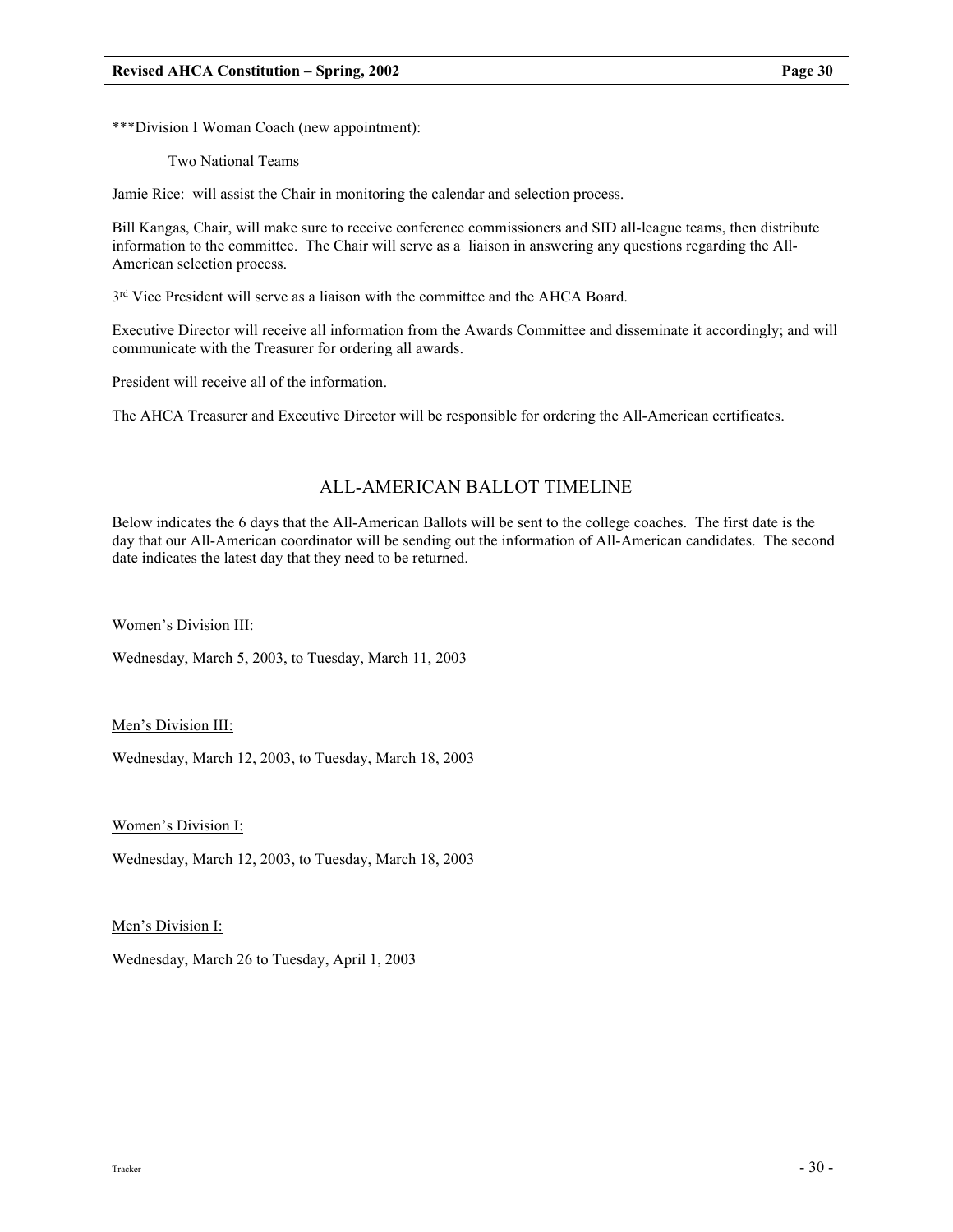## ALL-AMERICAN BALLOT PROCEDURE

- 1. On the day after the conference all-league information is received, ballots will be e-mailed to the appropriate schools based on their East and West representation. Each Region All-American Coordinator (coach) needs to make sure that all independent teams in their region receive representation. If there are any concerns, the Awards Chair will advise.
- 2. Noon and exactly one week after all All-American ballots were e-mailed, they will be tabulated. (If there is a special need to retrieve the ballots in 5 days, the college coach will be informed on the first e-mail.)
- 3. Voting will include ranking the players by position. Goalies will be ranked  $1& 2$  (1=best, 2=second best); Defense will be ranked 1-4 (1=best, 2=second best, 3 and 4); Forwards will be ranked 1-6 (see defense numbering).
- 4. The point total will include 10 points for #1 vote, 7 points for #2 vote, 5 points for #3, 3 points for #4, 2 points for a #5 vote, and 1 point for a #6 vote.
- 5. Any ties will be decided by which player has the most #1 votes. If a tie continues, use #2 votes, etc.
- 6. By 3:00 p.m. on the same day the ballots were received (Tuesday), the All-American teams will be sent to the Awards Chair and forwarded to the Executive Director and President.

## DIVISION I NATIONAL PLAYERS OF THE YEAR

Division I Men: The Hobey Baker Award Committee will select the Hobey Baker recipient for the Men's National Player of the Year.

Division I Women: The USA Hockey Foundation will select the Patty Kazmaier recipient for the Women's National Player of the Year.

## DIVISION III NATIONAL COLLEGE PLAYERS OF THE YEAR

Division III College Players of the Year are to be selected by the AHCA Awards Committee. The ballot will be the same for the Women's and Men's Division III National Player of the Year. The balloting process will be as follows:

- 1. January 25: E-mail the Nomination Form to the entire Division III body.
- 2. Return the information via e-mail by February 15 to the AHCA Awards Chair.
- 3. Even though a coach nominates a player for National Player of the Year, the Awards Committee will recommend the Finalists for the National Player of the Year.
- 4. The Finalists will be forward via e-mail to the AHCA Body for a vote. If e-mail is not available, the information will be faxed.
- 5. On the Final day of selections for All-Americans, March 11 (Division III Women), and March 18 (Division III Men) there will be a brief conference call including a subcommittee of the Awards Committee discussing the tabulated result for National Player of the Year. The discussions will include and not be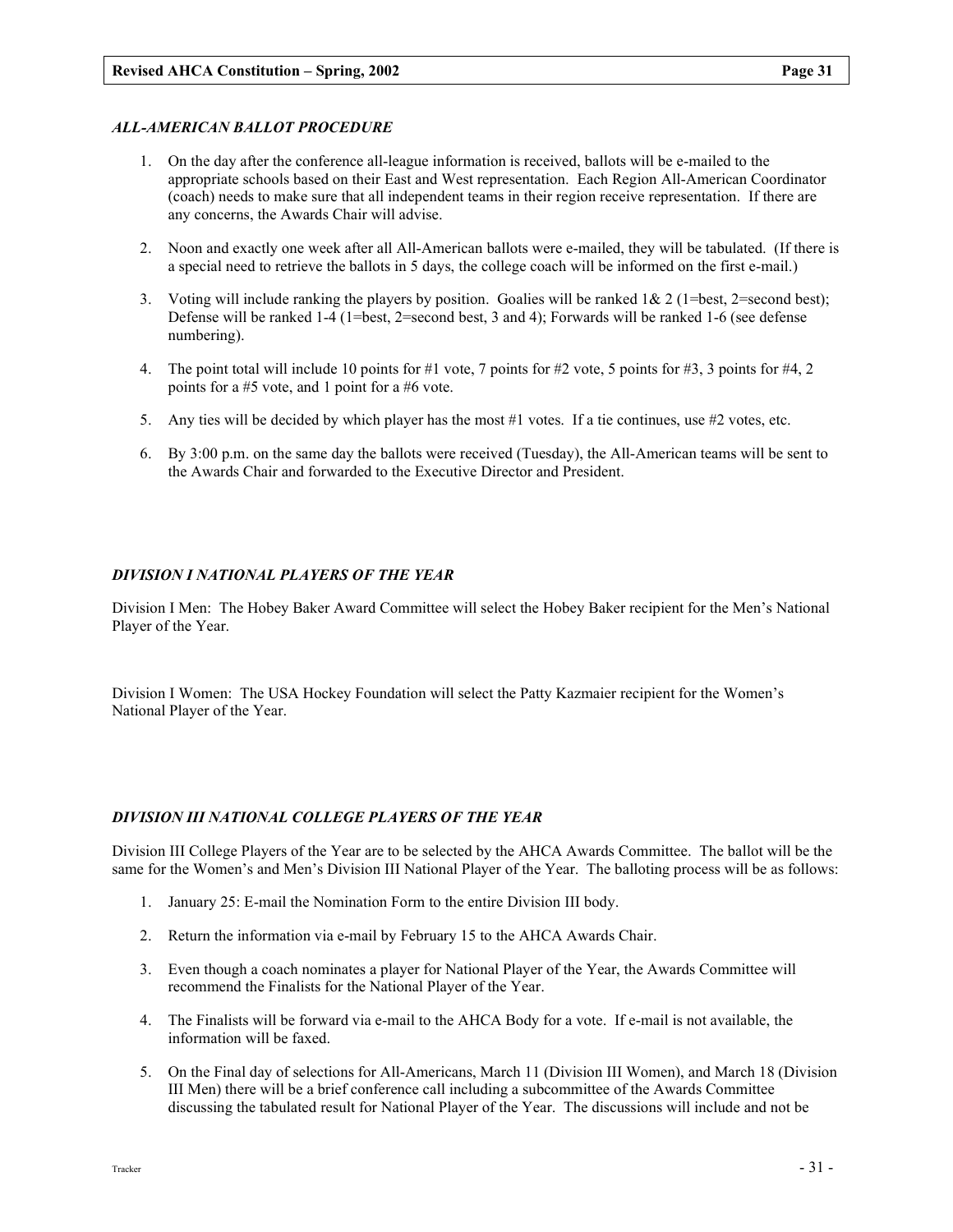6. Announcements of Division III National Players of the Year will be made first at the NCAA Division III Final Four. Press releases to the public will follow the Division III NCAA Final Four. Any posting of the finalist to awards and award winners on the AHCA Web Page will occur on the Monday following the Final Four.

## AHCA COLLEGE DIVISION PLAYER OF THE YEAR

#### NOMINATION FORM, CRITERIA AND MEMO

To: College Division Head Coach

will be named.

From: AHCA Awards Committee, Chair

Re: Nominations for College Division Player of the Year

Date: January 25, 2003

Now is the time to submit nominations for the AHCA College Division Player of the Year. Here is the procedure:

- 1. Use this form and any accompanying information of your choice.
- 2. Submit by February 15 to the AHCA College Division Player of the Year, preferably by e-mail or fax.
- 3. Ballots will be sent out to all paid-up College Division members of the AHCA for a vote.
- 4. Finalists (top vote-getters) will be given to the Awards Committee for review.
- 5. This Committee will select the winner.

#### AHCA College Division Player of the Year Nomination

Class: Position: Height: Weight:

Hometown: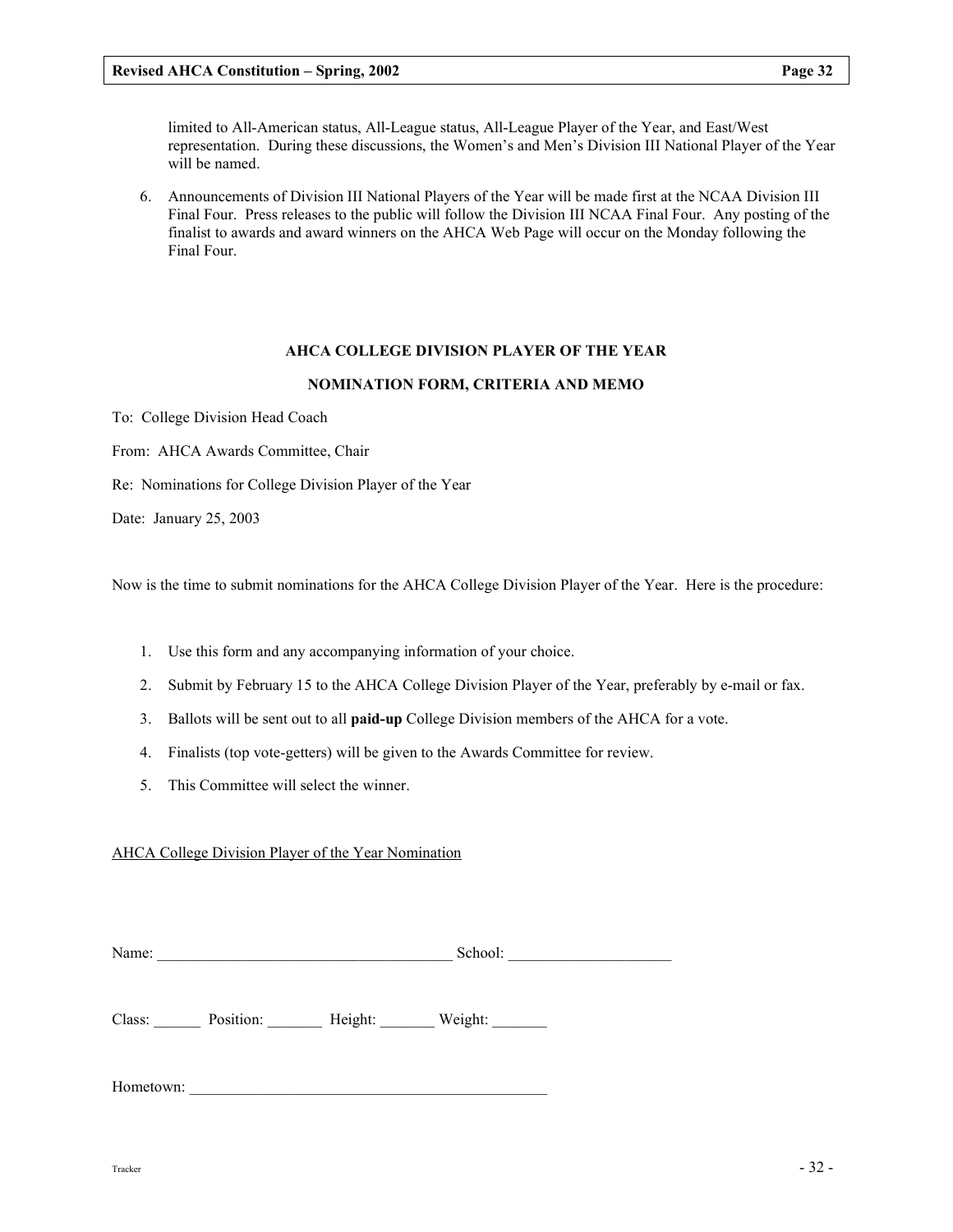|                                       | Last Team Before College: 2008 2009 2010 2010 2010 2010 2011 2012 2013 2014 2015 2016 2017 2018 2019 2019 201 |  |
|---------------------------------------|---------------------------------------------------------------------------------------------------------------|--|
| 2002-03 Stats (at time of nomination) |                                                                                                               |  |
|                                       | Games Played _______ Goals _______ Assists _______ Points ______ Penalty Minutes ______                       |  |
|                                       | Games Played ______ Saves ________ Goals Allowed ______ Ave ______ SV% _____ W-L-T _____                      |  |
| Career Stats (at time of nomination)  |                                                                                                               |  |
|                                       | Games Played Goals Assists Points Penalty Minutes                                                             |  |
|                                       | Games Played Saves Goals Allowed Ave SV% W-L-T                                                                |  |

Below please tell why this player should be considered for this award. Your remarks should address, but not be limited to, the following areas: What he/she means to your team, what particular skills they bring to the ice, their relationship to teammates, personal strengths, and activities beyond hockey and the campus. TAKE THE TIME TO DO RIGHT BY YOUR PLAYER!!!

Please e-mail back your information to the AHCA Award Chair by February 15, 2003. If you do not have e-mail, you may fax the information to the Chair. Please include your name, school that you are from, and the date that you submitted this information.